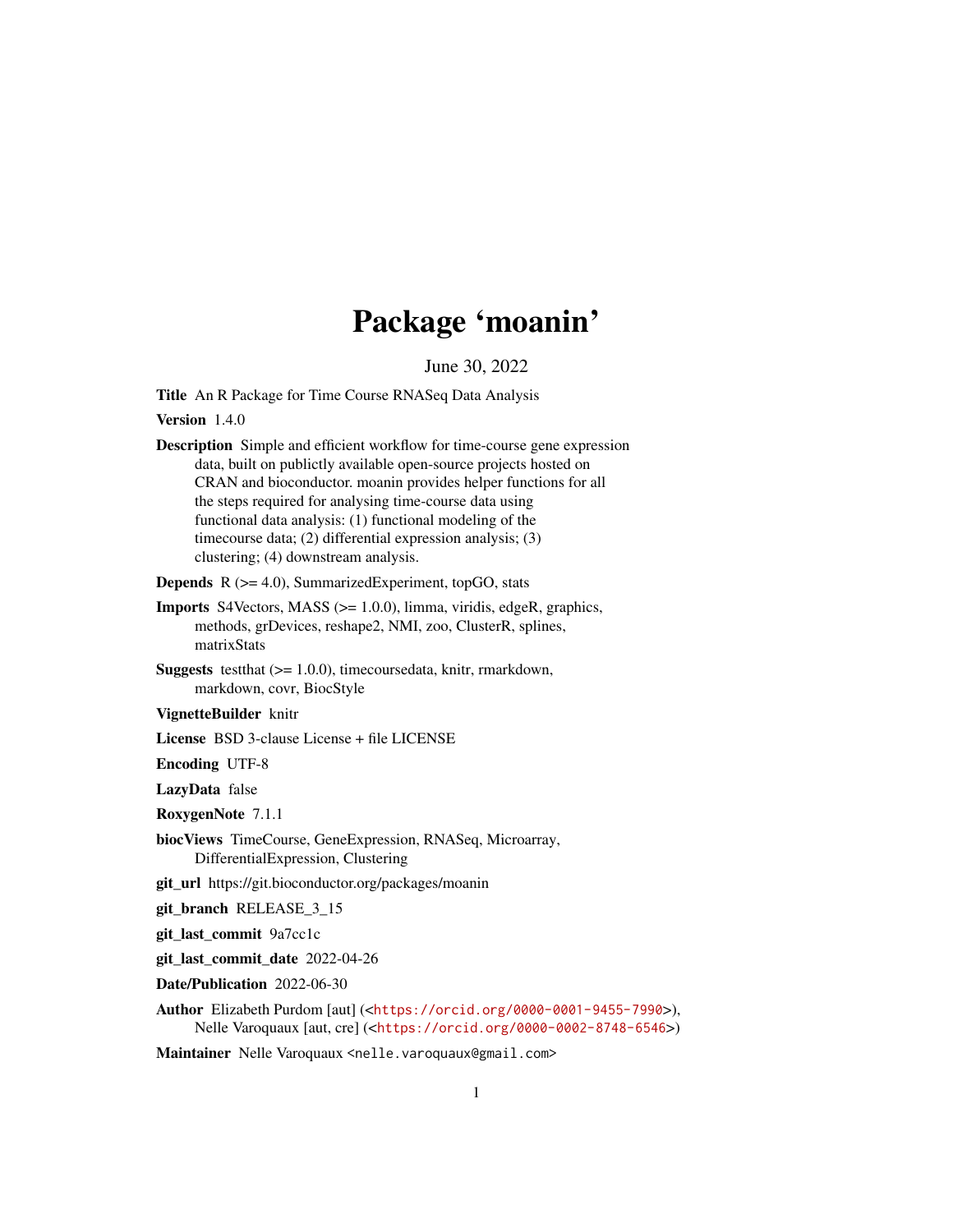# <span id="page-1-0"></span>R topics documented:

| Index |                                                                                                          | 28 |
|-------|----------------------------------------------------------------------------------------------------------|----|
|       |                                                                                                          |    |
|       |                                                                                                          |    |
|       |                                                                                                          |    |
|       |                                                                                                          |    |
|       |                                                                                                          |    |
|       |                                                                                                          |    |
|       |                                                                                                          |    |
|       |                                                                                                          |    |
|       |                                                                                                          |    |
|       |                                                                                                          |    |
|       |                                                                                                          |    |
|       | estimate_log_fold_change $\dots \dots \dots \dots \dots \dots \dots \dots \dots \dots \dots \dots \dots$ |    |
|       |                                                                                                          |    |
|       |                                                                                                          |    |
|       |                                                                                                          |    |
|       |                                                                                                          |    |

<span id="page-1-1"></span>consensus\_matrix *Compute consensus matrix from labels*

# Description

Compute consensus matrix from labels

# Usage

consensus\_matrix(labels, scale = TRUE)

# Arguments

| labels | a matrix with each column corresponding to a the results of a single clustering<br>routine. Each column should give the cluster assignment FIXME: What is the<br>required format of entries?? |
|--------|-----------------------------------------------------------------------------------------------------------------------------------------------------------------------------------------------|
| scale  | boolean, optional, default: TRUE. Whether to rescale the resulting consensus<br>matrix so that entries correspond to proportions.                                                             |

# Value

a symmetric matrix of size NxN, where N is the number of rows of the input matrix labels. Each i,j entry of the matrix corresponds the number of times the two rows were in the same cluster across the clusterings (scale=FALSE) or the proportion of clustering that the two rows are in the same cluster (scale=TRUE).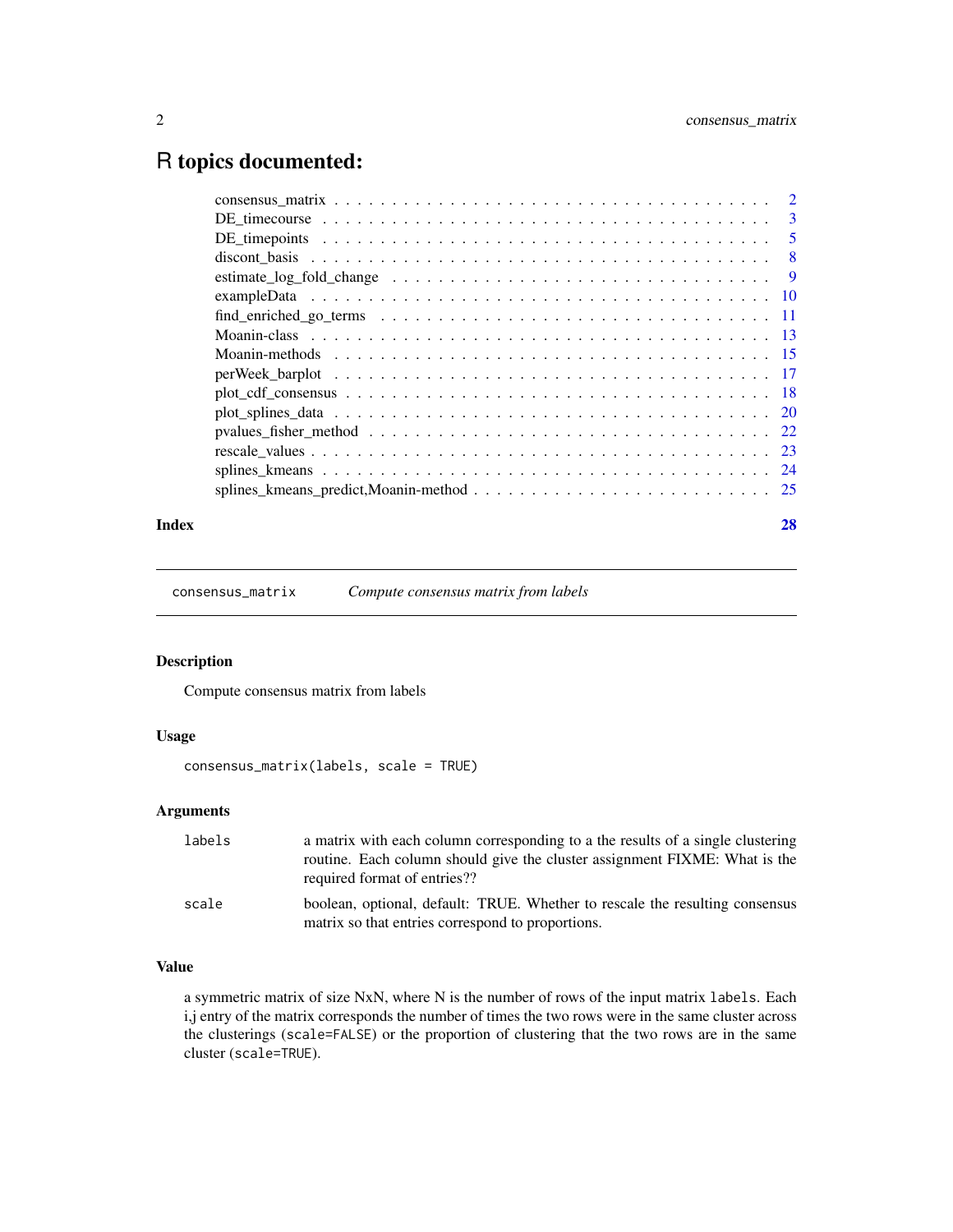# <span id="page-2-0"></span>DE\_timecourse 3

# Examples

```
data(exampleData)
moanin <- create_moanin_model(data=testData,meta=testMeta)
#small function to run splines_kmeans on subsample of 50 genes
subsampleCluster<-function(){
   ind<-sample(1:nrow(moanin),size=50,replace=FALSE)
   km<-splines_kmeans(moanin[ind,],n_clusters=3)
   assign<-splines_kmeans_predict(moanin,km,
     method="distance")
  }
kmClusters=replicate(10,subsampleCluster())
cm<-consensus_matrix(kmClusters)
heatmap(cm)
```
DE\_timecourse *Run spline models and test for DE of contrasts.*

# Description

Run spline models and test for DE of contrasts.

# Usage

```
## S4 method for signature 'Moanin'
DE_timecourse(
  object,
  contrasts,
  center = FALSE,
  statistic = c("ftest", "lrt"),
  use_voom_weights = TRUE
)
```

| object           | An object of class Moanin, an object containing all related information for time<br>course data and the splines model that will be used (if applicable). See create_moanin_model<br>for more details.                                                        |
|------------------|--------------------------------------------------------------------------------------------------------------------------------------------------------------------------------------------------------------------------------------------------------------|
| contrasts        | Contrasts, either provided as a vector of strings, or a matrix of contrasts coef-<br>ficients obtained using makeContrasts from the package limma. If given as a<br>character string, will be passed to makeContrasts to be converted into such a<br>matrix. |
| center           | boolean, whether to center the data matrix                                                                                                                                                                                                                   |
| statistic        | Which test statistic to use, a likelihood ratio statistic or a F-test.                                                                                                                                                                                       |
| use_voom_weights |                                                                                                                                                                                                                                                              |
|                  | boolean, optional, default: TRUE. Whether to use voom weights. See details.                                                                                                                                                                                  |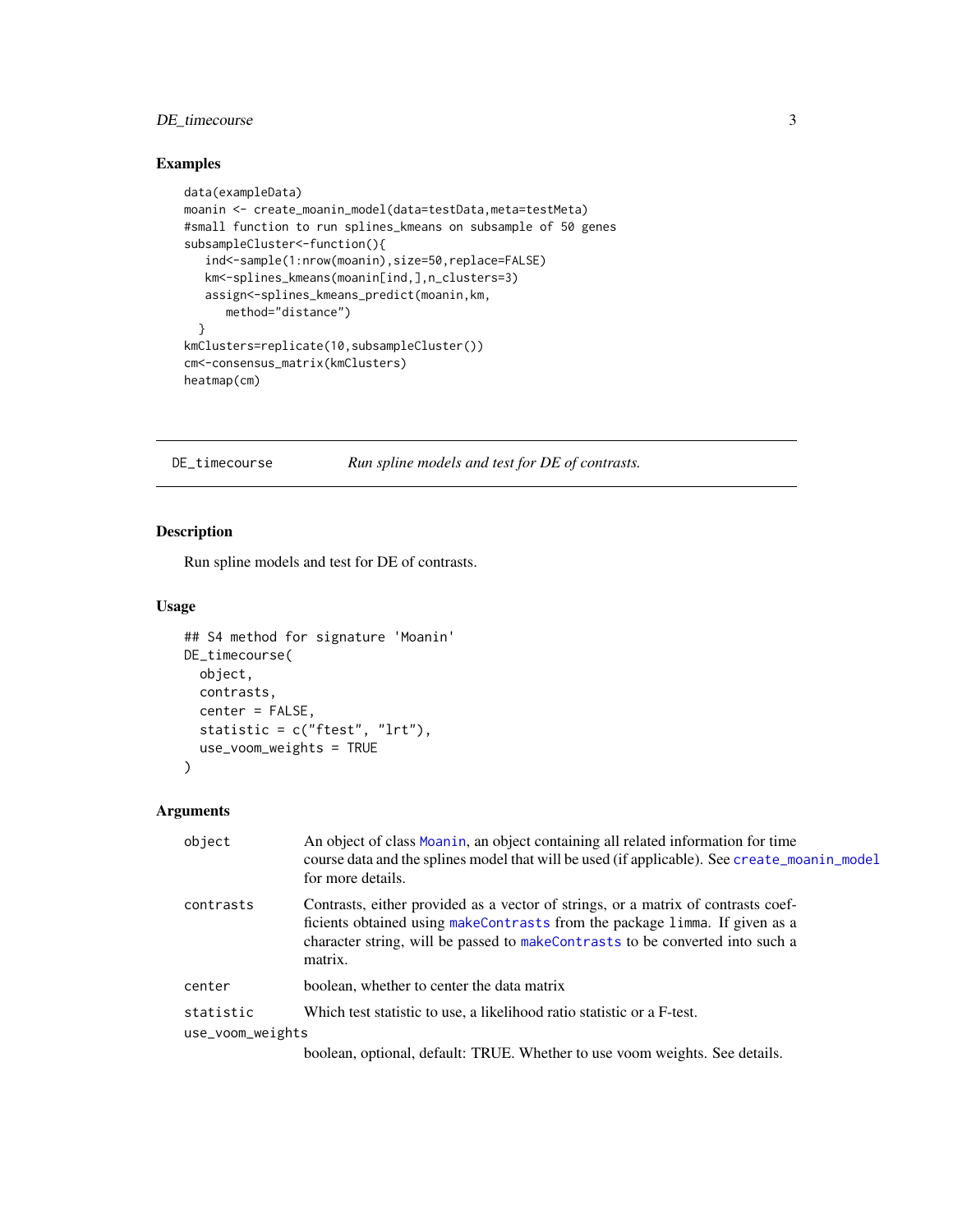The implementation of the spline fit and the calculation of p-values was based on code from [edge](#page-0-0), and expanded to enable handling of comparisons of groups via contrasts. The code assumes that the Moanin object was created via either a formula or a basis where a different spline was fit for each group\_variable and thus the contrasts are comparisons of those spline fits. If the Moanin object was created via user-provided basis matrix or formula, then the user should take a great deal of caution in using this code, as the degrees of freedom for the tests of significance cannot be verified to be correct.

If use\_voom\_weights=TRUE, then before fitting splines to each gene, voom weights are calculated from assay(object):

```
y <- edgeR::DGEList(counts=assay(object))
y <- edgeR::calcNormFactors(y, method="upperquartile")
v <- limma::voom(y, design, plot=FALSE)
weights <- v$weights
```
The design matrix for the voom weights is based on the formula  $\sim$ Group + Timepoint +0 where Group and Timepoint are replaced with the user-defined values where appropriate. These weights are given to the lm.fit which fits the spline coefficients. This workflow assumes that the input to the Moanin object were counts.

If the user set log\_transform=TRUE in the creation of the Moanin object, the splines will be fit to the log of the input data, and not directly to the input data. This is independent of whether the user chooses use\_voom\_weights.

#### Value

A data. frame with two columns for each of the contrasts given in contrasts, corresponding to the raw p-value of the contrast for that gene (\_pval) and the adjusted p-value (\_qval). The adjusted pvalues are FDR-adjusted based on the Benjamini-Hochberg method, as implemented in [p.adjust](#page-0-0). The adjustment is done across all p-values for all contrasts calculated.

# See Also

[makeContrasts](#page-0-0), [create\\_moanin\\_model](#page-12-1), [DE\\_timepoints](#page-4-1), [edge](#page-0-0)

# Examples

```
data(exampleData)
moanin <- create_moanin_model(data=testData, meta=testMeta)
deTimecourse=DE_timecourse(moanin,
   contrasts="K-C", use_voom_weights=FALSE)
head(deTimecourse)
```
<span id="page-3-0"></span>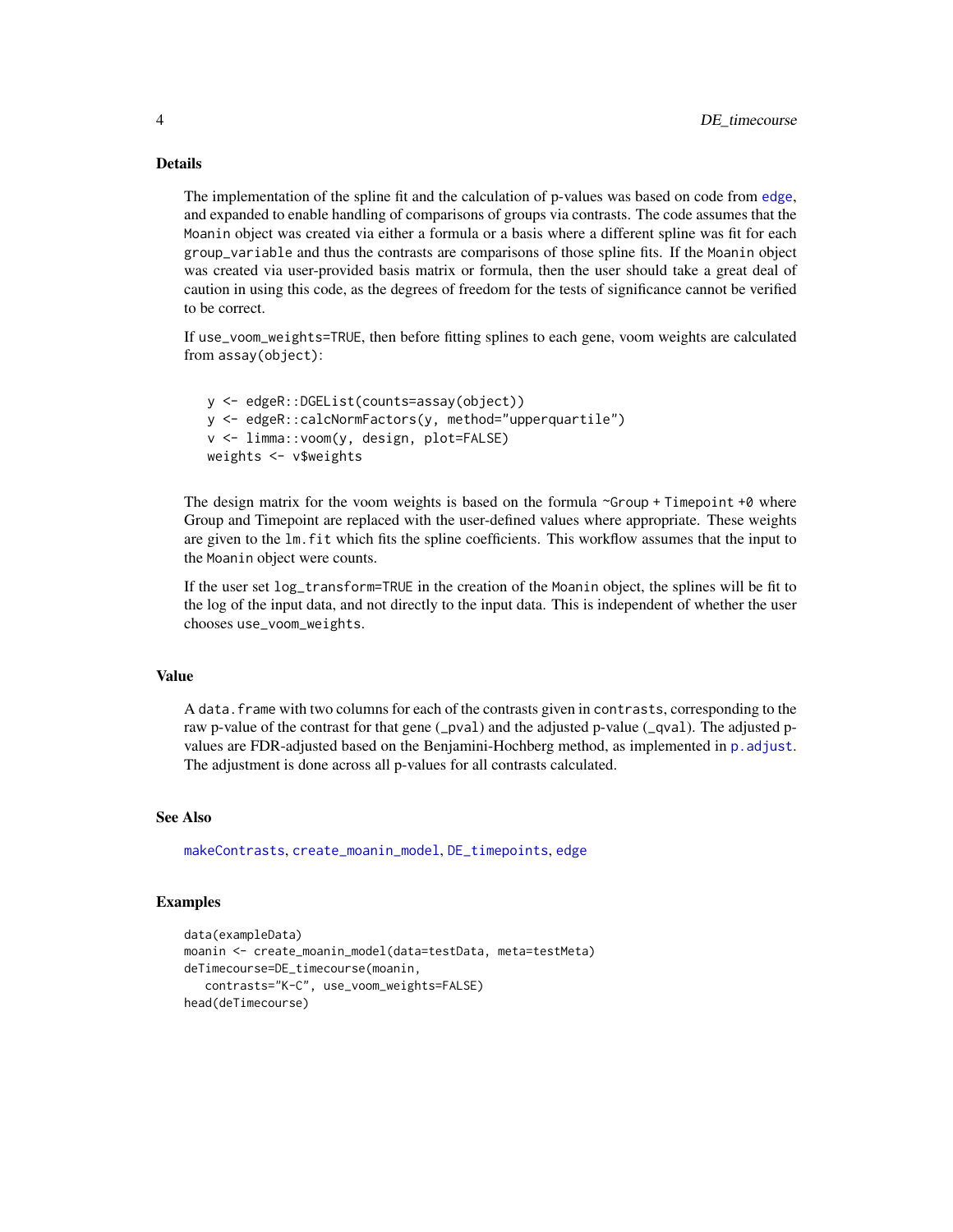<span id="page-4-1"></span><span id="page-4-0"></span>

# Description

Fit weekly differential expression analysis

Creates pairwise contrasts for all timepoints

# Usage

```
## S4 method for signature 'Moanin'
DE_timepoints(object, contrasts, add_factors = NULL, use_voom_weights = TRUE)
## S4 method for signature 'Moanin'
create_timepoints_contrasts(
 object,
  group1,
  group2 = NULL,
  type = c("per_timepoint_group_diff", "per_group_timepoint_diff",
    "group_and_timepoint_diff"),
  timepoints = sort(unique(time_variable(object))),
  timepoints_before = head(sort(timepoints), -1),
  timepoints_after = tail(sort(timepoints), -1),
  format = c("vector", "data-frame")\lambda
```

| object           | An object of class Moanin, an object containing all related information for time<br>course data and the splines model that will be used (if applicable). See create_moanin_model<br>for more details.                                                        |
|------------------|--------------------------------------------------------------------------------------------------------------------------------------------------------------------------------------------------------------------------------------------------------------|
| contrasts        | Contrasts, either provided as a vector of strings, or a matrix of contrasts coef-<br>ficients obtained using makeContrasts from the package limma. If given as a<br>character string, will be passed to makeContrasts to be converted into such a<br>matrix. |
| add_factors      | A character vector of additional variables to add to the design. See details.                                                                                                                                                                                |
| use_voom_weights |                                                                                                                                                                                                                                                              |
|                  | boolean, optional, default: TRUE. Whether to use voom weights. See details.                                                                                                                                                                                  |
| group1           | First group to consider in making contrasts, character value that must match a<br>value of the grouping variable contained in moanin_model.                                                                                                                  |
| group2           | Second group to consider in making contrasts, character value that must match a<br>value of the grouping variable contained in moanin_mode1, unless type=="per_group_timepoint_diff",<br>in which case should be NULL (only group1 is used in comparison)    |
| type             | the type of contrasts that should be created. See details.                                                                                                                                                                                                   |
|                  |                                                                                                                                                                                                                                                              |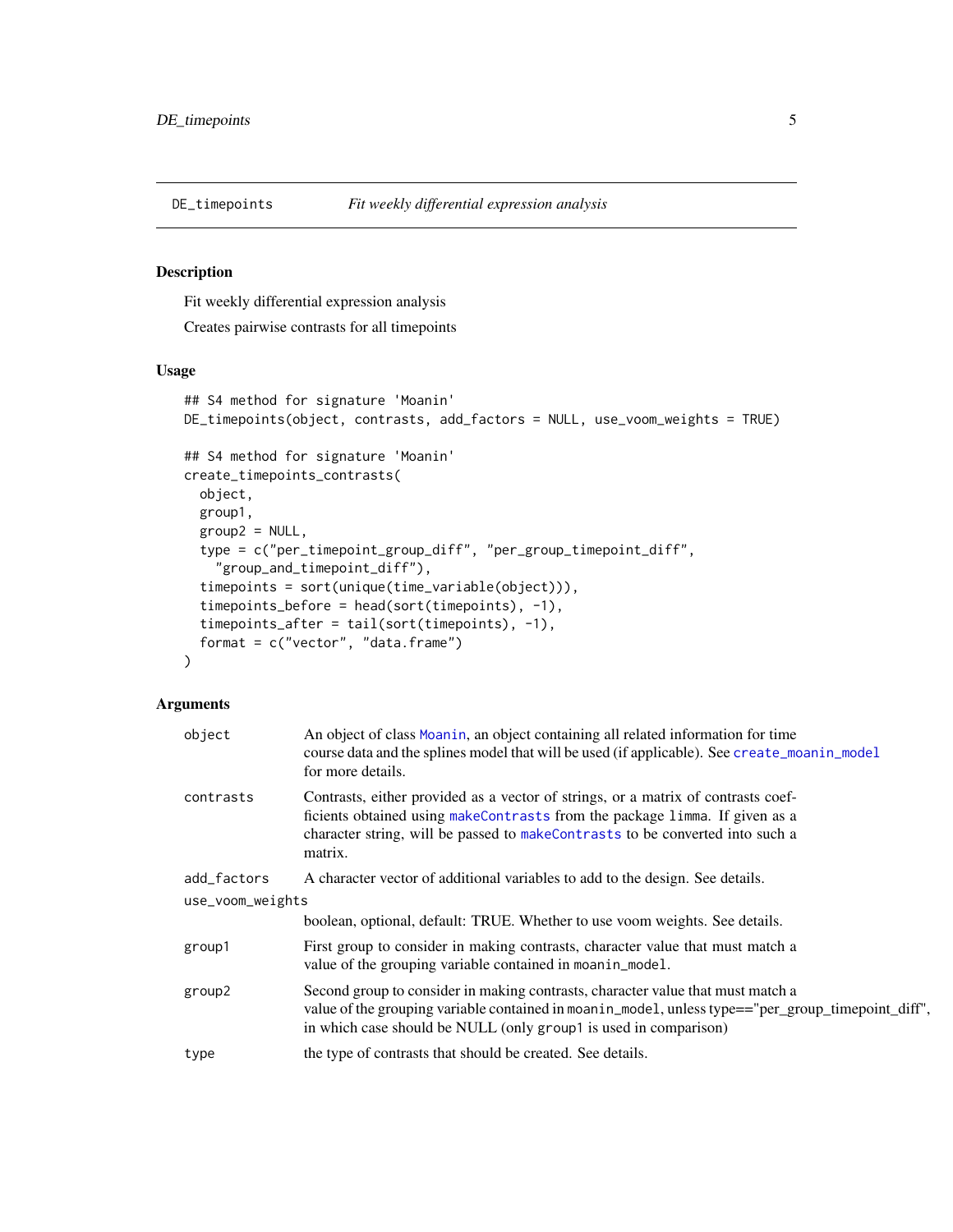| timepoints        | vector of timepoints to compare. Must be contained in the time_variable of<br>the moanin object.                                                                                                                                                                                                                                                                                                              |
|-------------------|---------------------------------------------------------------------------------------------------------------------------------------------------------------------------------------------------------------------------------------------------------------------------------------------------------------------------------------------------------------------------------------------------------------|
| timepoints_before |                                                                                                                                                                                                                                                                                                                                                                                                               |
|                   | for type equal to "per_group_timepoint_diff" or, "group_and_timepoint_diff",<br>the set of time points to compare, see details. By default, taken from the time points<br>variable.                                                                                                                                                                                                                           |
| timepoints_after  |                                                                                                                                                                                                                                                                                                                                                                                                               |
|                   | for type equal to "per_group_timepoint_diff" or, "group_and_timepoint_diff",<br>the set of time points to compare, see details. By default, taken from the time points<br>variable.                                                                                                                                                                                                                           |
| format            | the choice of "vector" (the default) for create_timepoints_contrasts returns<br>just the character vector of contrasts. If instead format="data.frame" then a<br>data. frame is return that identifies the timepoint and group comparisons involved<br>in each contrast. If this is the desired output, then the input to DE time points<br>should be the column corresponding to the contrast. See examples. |

By default the formula fitted for each gene is

```
\sim Group*Timepoint +0
```
If the user gives values to add\_factors, then the vector of character values given in add\_factors will be *added* to the default formula. So that add\_factors="Replicate" will change the formula to

~ Group\*Timepoint +0 + Replicate

This allows for a small amount of additional complexity to control for other variables. Users should work directly with limma for more complex models.

If use\_voom\_weights=TRUE, the data is given directly to limma via assay(object). The specific series of calls is:

```
y <- edgeR::DGEList(counts=assay(object))
y <- edgeR::calcNormFactors(y, method="upperquartile")
v <- limma::voom(y, design, plot=FALSE)
v \le limma:: lmFit(v)
```
If the user set log\_transform=TRUE in the creation of the Moanin object, this will not have an impact in the analysis if use\_voom\_weights=TRUE. Only if use\_voom\_weights=FALSE will this matter, in which case the log of the input data will be given to a regular call to limma:

```
y<-get_log_data(object)
v <- limma::lmFit(y, design)
```
create\_timepoints\_contrasts creates the needed contrasts for comparing groups or timepoints in the format needed for DE\_timepoints (i.e. [makeContrasts](#page-0-0)), to which the contrasts are ultimately passed. The time points and groups are determined by the levels of the grouping\_variable and the values of time\_variable in the moanin\_object provided by the user.

Three different types of contrasts are created: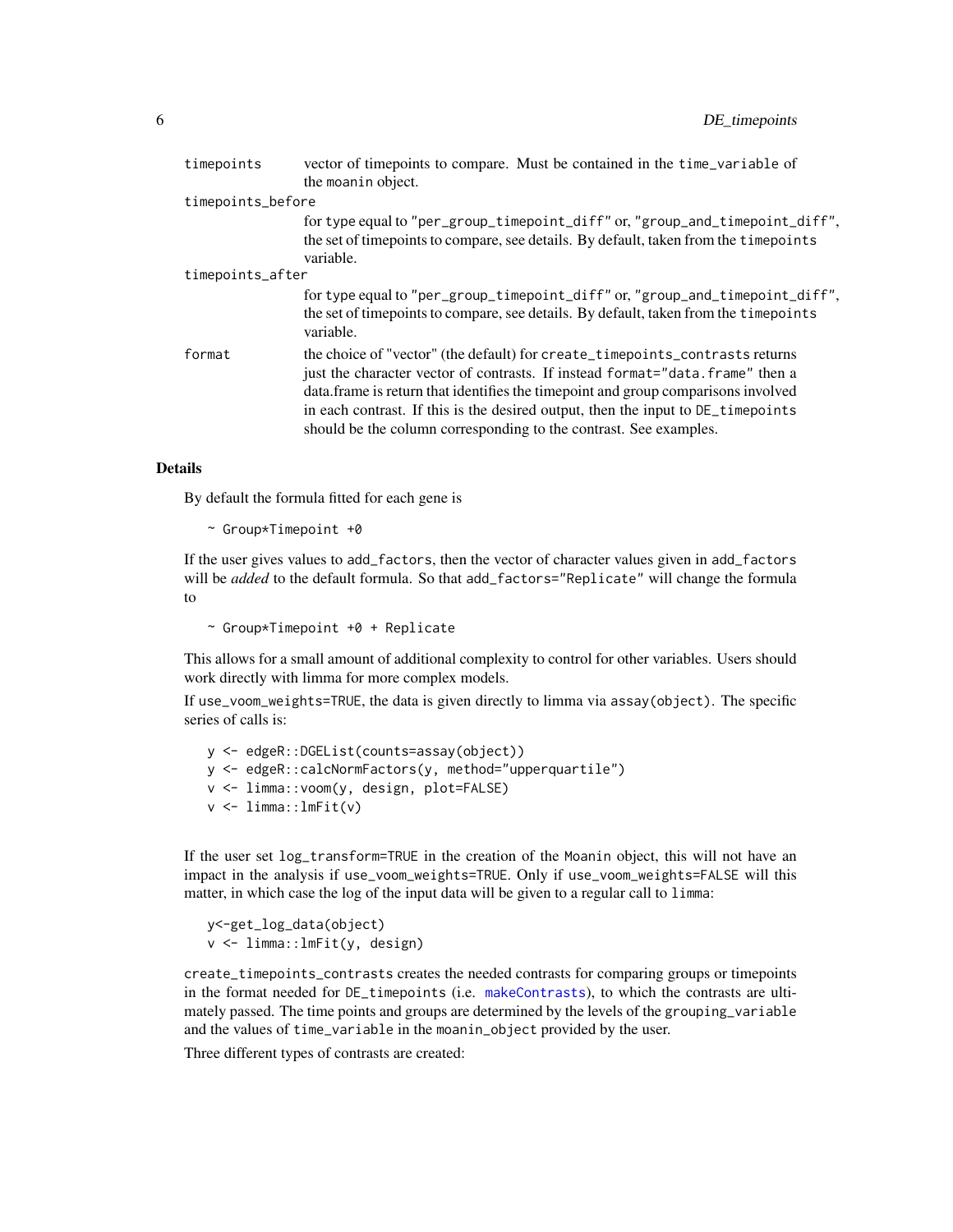# <span id="page-6-0"></span>DE\_timepoints 7

- "per\_timepoint\_group\_diff"Contrasts that compare the groups within a timepoint
- "per\_group\_timepoint\_diff"Contrasts that compare two timepoints within a group
- "group\_and\_timepoint\_diff"Contrasts that compare the difference between two timepoints between two levels of the group\_variable of the Moanin object. These are contrasts in the form  $(TP i - TP (i-1))$ [Group1] -  $(TP i - TP (i-1))$ [Group2].

#### Value

create\_timepoints\_contrasts: a character vector with each element of the vector corresponding to a contrast to be compared.

#### See Also

[makeContrasts](#page-0-0)

#### Examples

```
data(exampleData)
moanin <- create_moanin_model(data=testData, meta=testMeta)
# compare groups within each timepoint
contrasts <- create_timepoints_contrasts(moanin,"C", "K",
   type="per_timepoint_group_diff")
head(contrasts)
deTimepoints=DE_timepoints(moanin,
    contrasts=contrasts, use_voom_weights=FALSE)
head(deTimepoints)
# Control for replicate variable:
deTimepoints=DE_timepoints(moanin,
    contrasts=contrasts, add_factors="Replicate",
    use_voom_weights=FALSE)
head(deTimepoints)
# compare adjacent timepoints within each group
contrastsDiff <- create_timepoints_contrasts(moanin,"C",
   type="per_group_timepoint_diff")
deDiffTimepoints=DE_timepoints(moanin,
    contrasts=contrastsDiff,
    use_voom_weights=FALSE)
# provide the sets of timepoints to compare:
contrastsDiff2<-create_timepoints_contrasts(moanin,"C",
   timepoints_before=c(72,120),timepoints_after=c(168,168),
   type="per_group_timepoint_diff")
deDiffTimepoints2=DE_timepoints(moanin,
    contrasts=contrastsDiff2,
    use_voom_weights=FALSE)
# Compare selected timepoints across groups.
# This time we also return format="data.frame" which helps us keep track of
```

```
# the meaning of each contrast.
```

```
contrastsGroupDiff<-create_timepoints_contrasts(moanin,"C", "K",
```

```
timepoints_before=c(72,120),timepoints_after=c(168,168),
```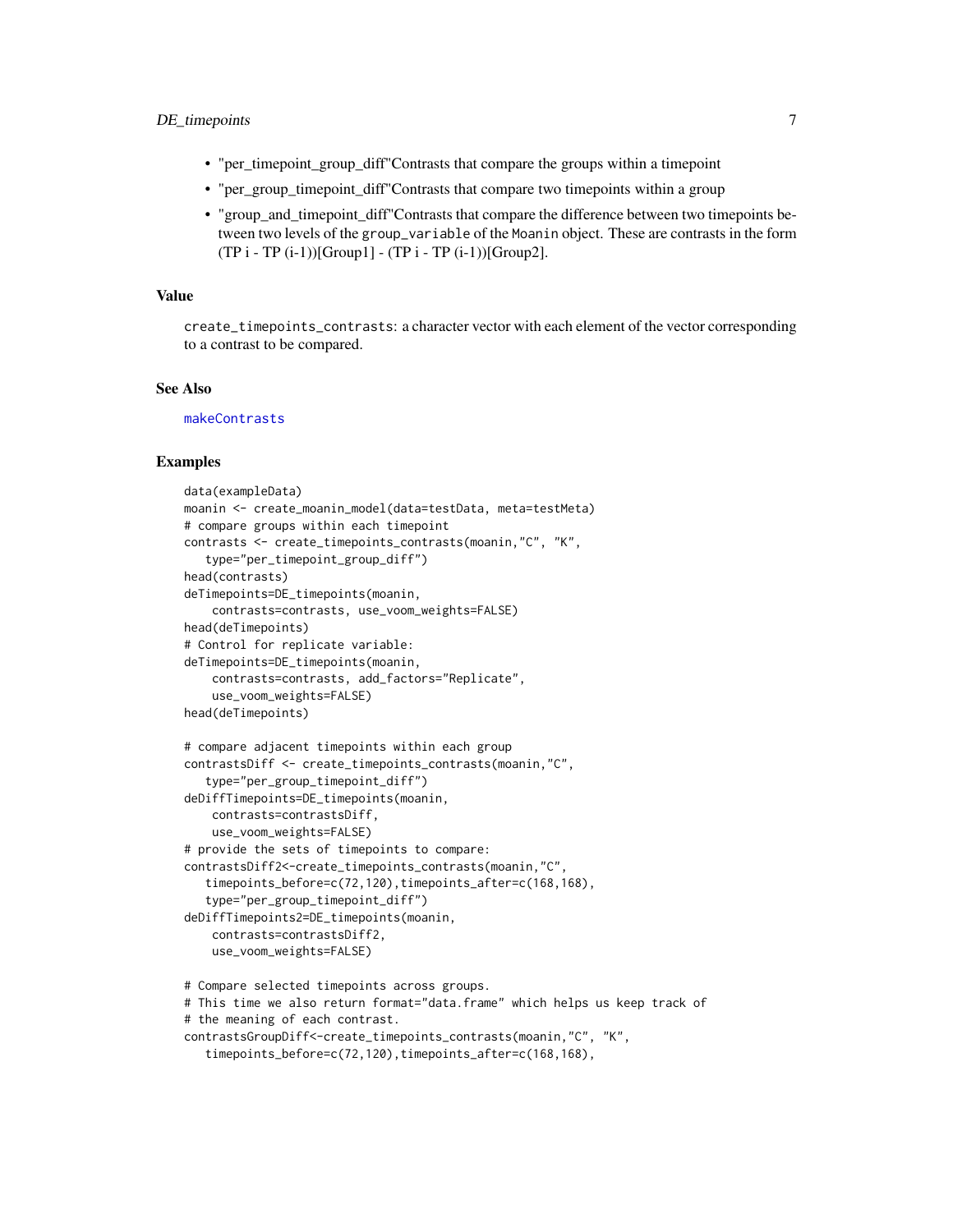```
type="group_and_timepoint_diff",format="data.frame")
head(contrastsGroupDiff)
deGroupDiffTimepoints=DE_timepoints(moanin,
   contrasts=contrastsGroupDiff$contrasts,
   use_voom_weights=FALSE)
```
discont\_basis *Provides set of basis functions on either side of a time point, allowing for a discontinuity in the fitted functions*

# Description

Provides set of basis functions on either side of a time point, allowing for a discontinuity in the fitted functions

# Usage

```
discont_basis(
  timepoints,
  discont_point,
  knots = NULL,
  dfPre = NULL,
  dfPost = dfPre,
  degree = 3,
  intercept = TRUE,
  type = c("ns", "bs"))
```

| timepoints    | vector of numeric timepoints for which the splines basis will be evaluated                                                                                                                   |
|---------------|----------------------------------------------------------------------------------------------------------------------------------------------------------------------------------------------|
| discont_point | a single numeric value that represents where the discontinuity should be                                                                                                                     |
| knots         | passed to ns or bs. If not NULL, should give knots on either side of discon-point<br>as single vector – they will be separated in the call to discon-point                                   |
| dfPre         | the df for the basis functions defined before the discontinuity point                                                                                                                        |
| dfPost        | the df for the basis functions defined after the discontinuity point                                                                                                                         |
| degree        | passed to bs (if applicable)                                                                                                                                                                 |
| intercept     | Whether to include an intercept (vector of all 1s) for each side of the discontinu-<br>ity. Note this is different than the argument intercept of either bs or ns, which<br>is set to FALSE. |
| type          | either "ns" or "bs" indicating which splines basis function should be used.                                                                                                                  |
|               |                                                                                                                                                                                              |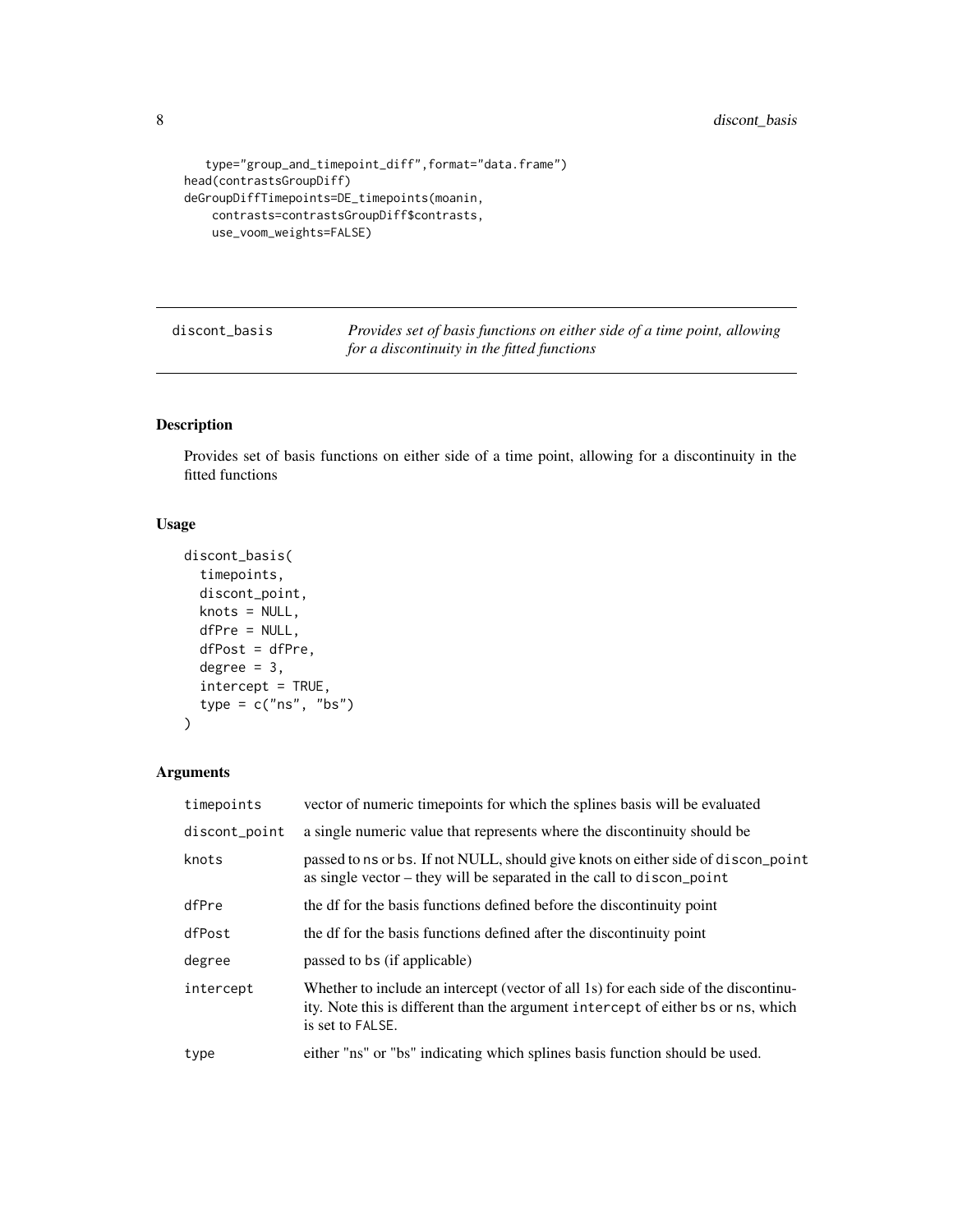#### <span id="page-8-0"></span>Examples

```
x<-seq(0,10,length=100)
basis<-discont_basis(x,discont_point=3, dfPre=3, dfPost=4, intercept=TRUE)
# Plot of the basis functions
par(mfrow=c(3,3))
for(i in 1:ncol(basis)){
  plot(x,basis[,i],type="l")
   abline(v=3,lty=2)
}
# Use it in a moanin_model object instead of ns/bs:
data(exampleData)
moanin <- create_moanin_model(data=testData, meta=testMeta,
    spline_formula=~Group:discont_basis(Timepoint,dfPre=3,
       dfPost=3,discont=20,intercept=TRUE)+0,
    degrees_of_freedom=6)
```
estimate\_log\_fold\_change

*Estimates log fold change*

# Description

Estimates log fold change

# Usage

```
## S4 method for signature 'Moanin'
estimate_log_fold_change(
  object,
  contrasts,
 method = c("timecourse", "sum", "max", "timely", "abs_sum", "abs_squared_sum", "min")
)
```
# Arguments

| object    | An object of class Moanin, an object containing all related information for time<br>course data and the splines model that will be used (if applicable). See create_moanin_model<br>for more details. |  |
|-----------|-------------------------------------------------------------------------------------------------------------------------------------------------------------------------------------------------------|--|
| contrasts | The contrasts to consider                                                                                                                                                                             |  |
| method    | method for calculating the log-fold change. See details.                                                                                                                                              |  |

# Details

The following methods exist for calculating the log-fold change between conditions over time (default is "timecourse"):

• timelyThe log-fold change for each individual timepoint  $(lfc(t))$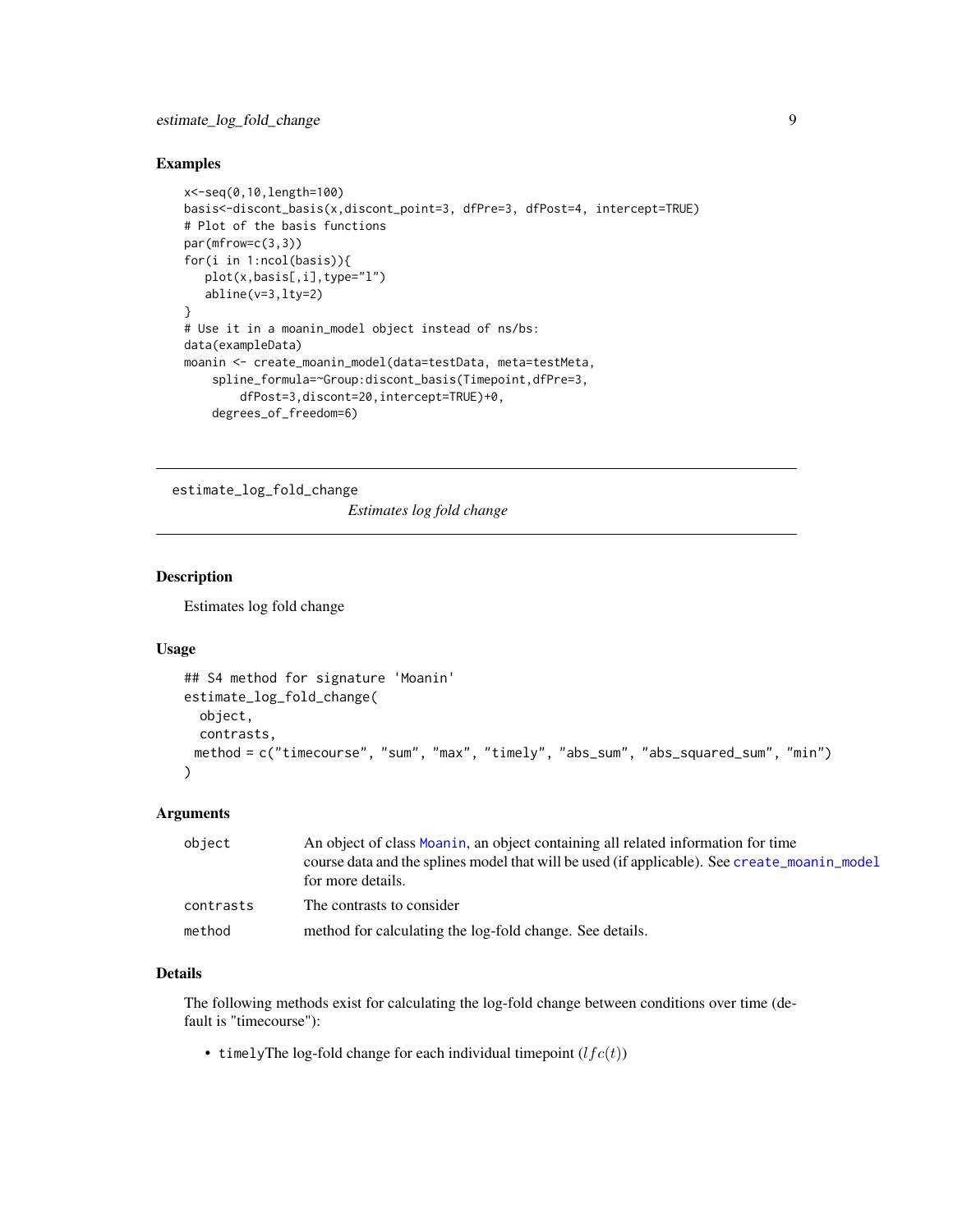- <span id="page-9-0"></span>• timecourseThe average absolute per-week fold-change, multiplied by the sign of the average per-week fold-change.
- sumSum of per-week log fold change, over all timepoints
- maxMax of per-week log fold change, over all timepoints
- abs\_sumSum of the absolute value of the per-week log fold change, over all timepoints
- abs\_squared\_sumSum of the square value of the per-week log fold change, over all timepoint
- minMin of per-week log fold change, over all timepoints

If the user set log\_transform=TRUE in the creation of the Moanin object, the data will be log transformed before calculating the fold-change.

# Value

A data.frame giving the estimated log-fold change for each gene (row). For all methods except for "timely", the data frame will consist of one column for each value of the argument contrasts. For "timely" there will be one column for each timepoint and contrast combination.

#### Examples

```
data(exampleData)
moanin <- create_moanin_model(data=testData,meta=testMeta)
estsTimely <- estimate_log_fold_change(moanin,
   contrasts=c("K-C"), method="timely")
head(estsTimely)
estsTimecourse <- estimate_log_fold_change(moanin,
   contrasts=c("K-C"),method="timecourse")
head(estsTimecourse)
```
exampleData *Small data set for running examples*

#### **Description**

Small data set for running examples

# Format

Three objects are loaded, a data frame of expression of 500 genes by 84 samples (testData), a data frame with meta information on those 84 samples (testMeta), and a data frame giving the GOID of the genes in testData.

# **Details**

This data is a subset of the full time course data available as [shoemaker2015](#page-0-0) and is only provided for the purpose of running examples, and not for biological meaning. Users should refer to the full data set.

The rownames of testData are RefSeq.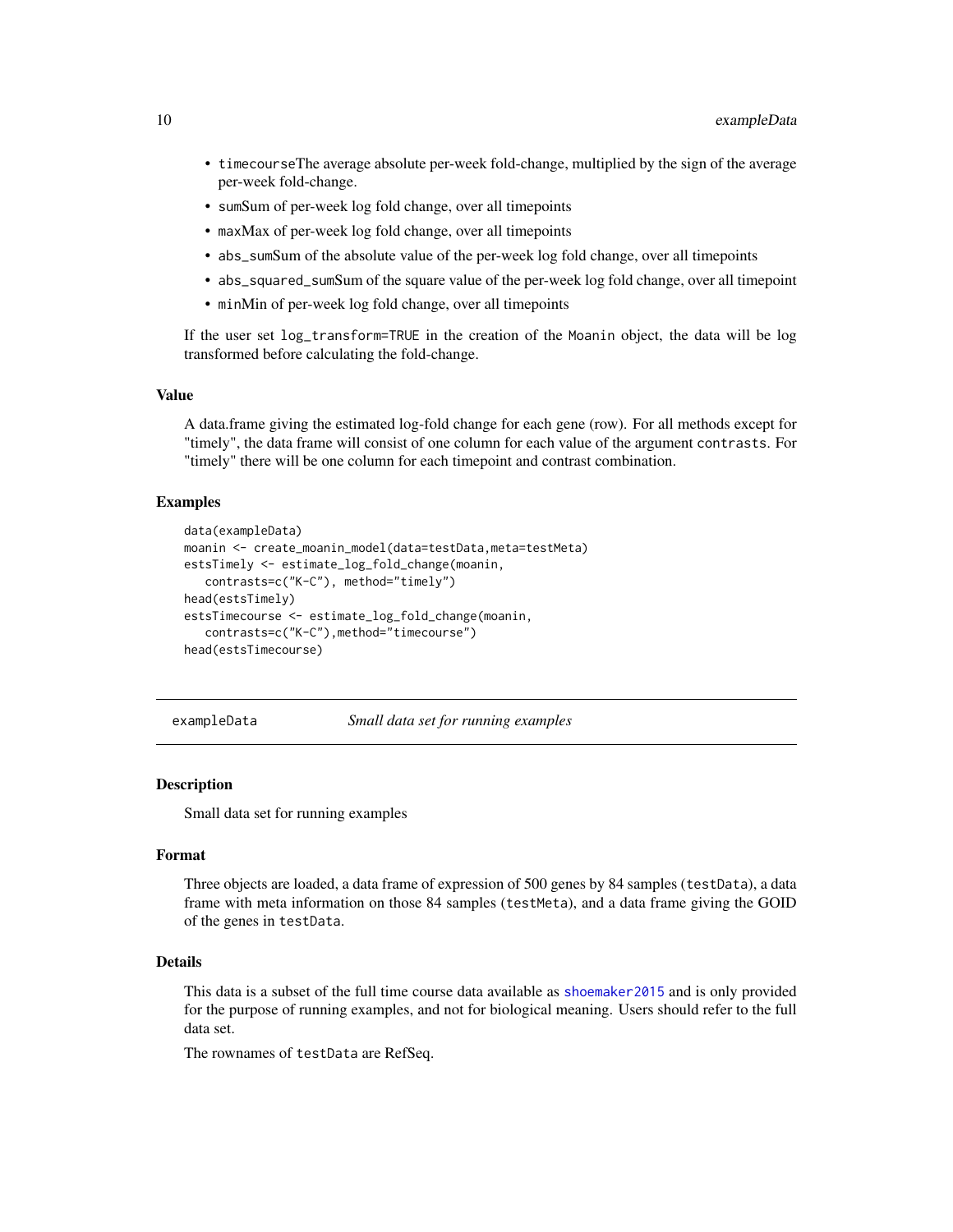# <span id="page-10-0"></span>Examples

```
#code used to create data:
## Not run:
library(timecoursedata)
data(shoemaker2015)
testData<-shoemaker2015$data[1:500,]
whSamples<-which(shoemaker2015$meta$Group %in% c("C","K","M"))
testData<-testData[,whSamples]
testMeta<-droplevels(shoemaker2015$meta[whSamples,])
library(biomaRt)
ensembl = useMart("ensembl")
ensembl = useMart("ensembl")
ensembl = useDataset("mmusculus_gene_ensembl", mart=ensembl)
testGenesGO = getBM(attributes=c("go_id", "refseq_mrna"),
              values=rownames(testData),
              filters="refseq_mrna",
              mart=ensembl)
save(list=c("testData","testMeta","testGenesGO"),file="data/exampleData.rda")
## End(Not run)
```
find\_enriched\_go\_terms

*Find enriched GO terms*

# <span id="page-10-1"></span>**Description**

Find enriched GO terms

Create the Gene to GO Term mapping

#### Usage

```
find_enriched_go_terms(
  assignments,
  gene_id_to_go,
 ontology = "BP",
 weighted = FALSE,node_size = 10
)
```
create\_go\_term\_mapping(genes, gene\_col = "refseq\_mrna")

### Arguments

assignments boolean named vector determining the gene subset to be tested for enrichment of GO terms. The names of the vector should be the gene names. Elements with TRUE will consist of the gene cluster.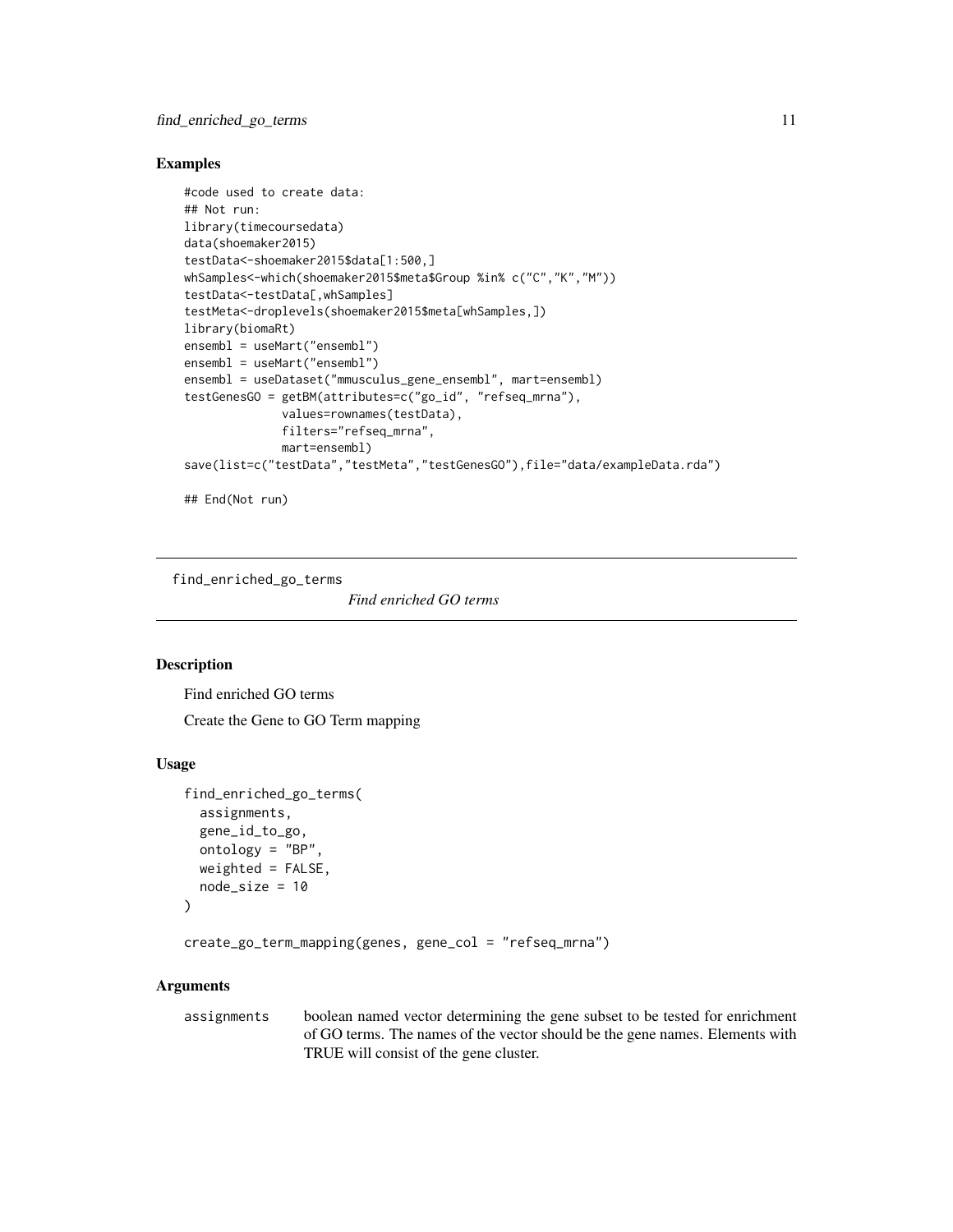<span id="page-11-0"></span>

| gene_id_to_go | List giving the Gene ID to GO object required for topGO (see topGOdata-class).<br>create_go_term_mapping can construct such a list from a data-frame.                                                                                                                                                                                             |
|---------------|---------------------------------------------------------------------------------------------------------------------------------------------------------------------------------------------------------------------------------------------------------------------------------------------------------------------------------------------------|
| ontology      | string, optional, default: BP. specficies which ontology to use (passed to ontology<br>argument in creating a new topG0data object). Can be 'BP', 'CC', or 'NF'. See<br>topGOdata-class.                                                                                                                                                          |
| weighted      | boolean, optional, default: FALSE. Whether to use the weighted algorithm or<br>not in runTest.                                                                                                                                                                                                                                                    |
| node_size     | integer, optional, default: 10. Consider only GO terms with node_size number<br>of genes, passed to nodeSize argument of topGOdata-class                                                                                                                                                                                                          |
| genes         | dataframe, with two required columns. The first gives the gene names, with<br>column name by the argument gene_col. The other column must be named<br>"go_id" and give the genes GO id. Genes will have multiple GO id that they<br>map to, and each go mapping of a gene is a separate row. Thus genes will be in<br>multiple rows of the input. |
| gene_col      | the name of the column of the genes data frame that contains the correct gene<br>reference. By default, is "refseq_mrna".                                                                                                                                                                                                                         |

find\_enriched\_go\_terms is a wrapper for running a GO enrichment analysis via the package topGO. This function creates a [topGOdata-class](#page-0-0) object, runs the function [runTest](#page-0-0) to test for enrichment using the statistic="fisher" option, and then runs [GenTable](#page-0-0). This function then does some post-processing of the results, returning only GO terms that satisfy:

- 1. BH adjusted p-values less than 0.05 using p. adjust
- 2. GO terms are *enriched*, i.e. the number of genes from the GO term found in the subset is greater than expected

#### Value

Returns results in the format of [GenTable](#page-0-0).

create\_go\_term\_mapping returns a list giving the gene to GO id in the format required by [topGOdata-class](#page-0-0).

# See Also

[create\\_go\\_term\\_mapping](#page-10-1), [find\\_enriched\\_pathway](#page-0-0), [GenTable](#page-0-0), [runTest](#page-0-0), [topGOdata-class](#page-0-0), [p.adjust](#page-0-0)

#### Examples

```
data(exampleData)
head(testGenesGO) #gives the mapping of genes to GO
geneId2Go <- create_go_term_mapping(testGenesGO)
#create fake assignment of genes to group based on TRUE/FALSE values
inGroup=rep(FALSE,nrow(testData))
inGroup[1:10]=TRUE
names(inGroup) <- row.names(testData)
find_enriched_go_terms(inGroup, geneId2Go)
```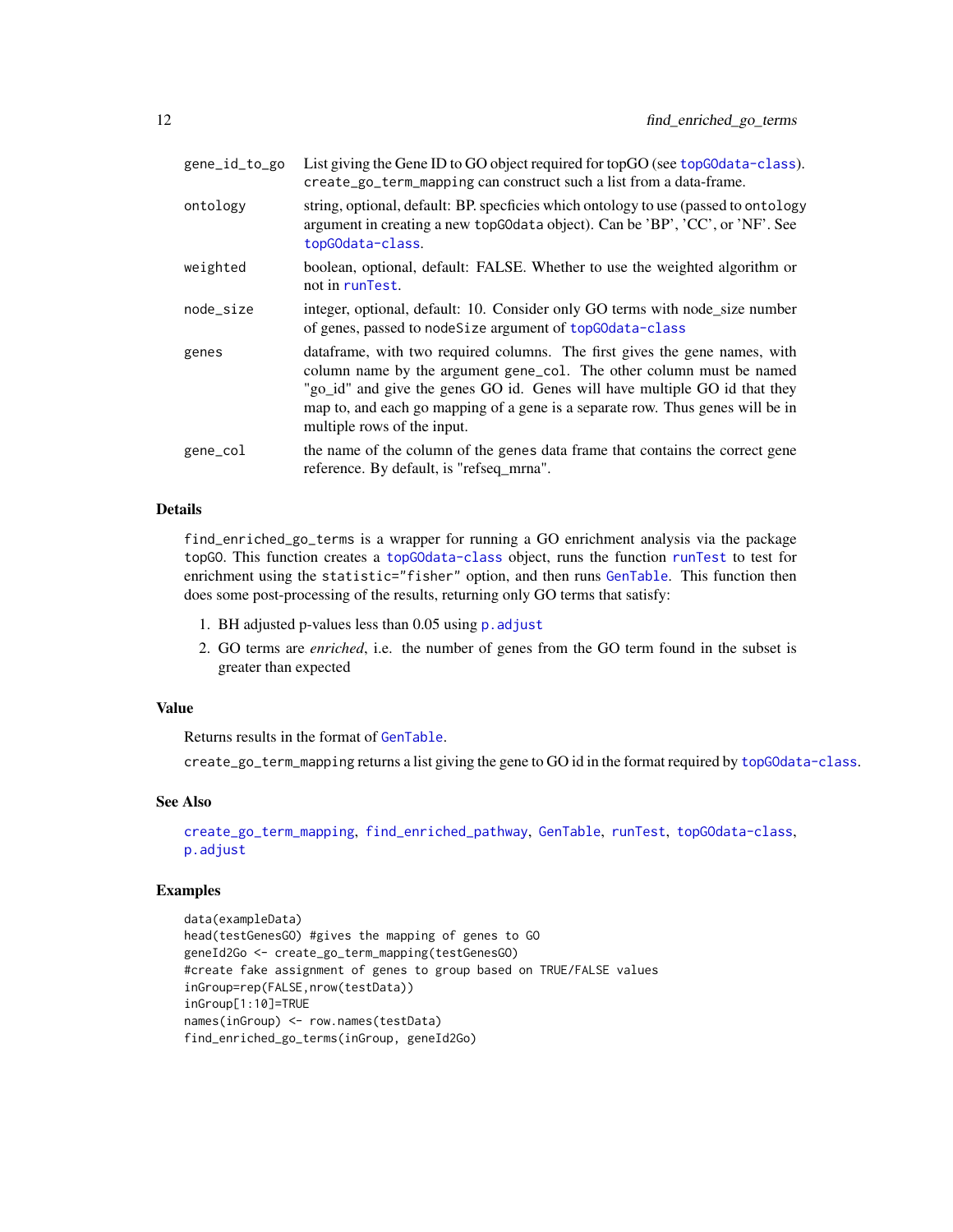<span id="page-12-0"></span>

# <span id="page-12-1"></span>Description

Moanin is a class that extends SummarizedExperiment and is used to store the additional spline basis and meta data for timecourse analysis.

In addition to the slots of the SummarizedExperiment class, the Moanin object has the additional slots described in the Slots section.

There are several methods implemented for this class. The most important methods have their own help page. Simple helper methods are described in the Methods section below. For a comprehensive list of methods specific to this class see the Reference Manual.

The constructor create\_moanin\_model creates an object of the class Moanin.

# Usage

```
## S4 method for signature 'DataFrame'
create_moanin_model(data, meta, ...)
## S4 method for signature 'data.frame'
create_moanin_model(data, ...)
## S4 method for signature 'matrix'
create_moanin_model(data, meta, ...)
## S4 method for signature 'SummarizedExperiment'
create_moanin_model(
  data,
  spline_formula = NULL,
  basis_matrix = NULL,
  group_variable_name = "Group",
  time_variable_name = "Timepoint",
  degrees_of_freedom = NULL,
  log_transform = FALSE,
  drop_levels = TRUE
```

```
)
```

| data | The input data. Can be a SummarizedExperiment class, or matrix/data.frame. If<br>the input data is a matrix or data. frame, then the user must also provide input<br>to the meta argument, which will be transformed into coldata of the resulting<br>Moanin object |
|------|---------------------------------------------------------------------------------------------------------------------------------------------------------------------------------------------------------------------------------------------------------------------|
| meta | Meta data on the samples (columns) of the data argument. Must be given f<br>input data is a matrix or data. frame. If input is SummarizedExperiment,<br>this argument is ignored.                                                                                   |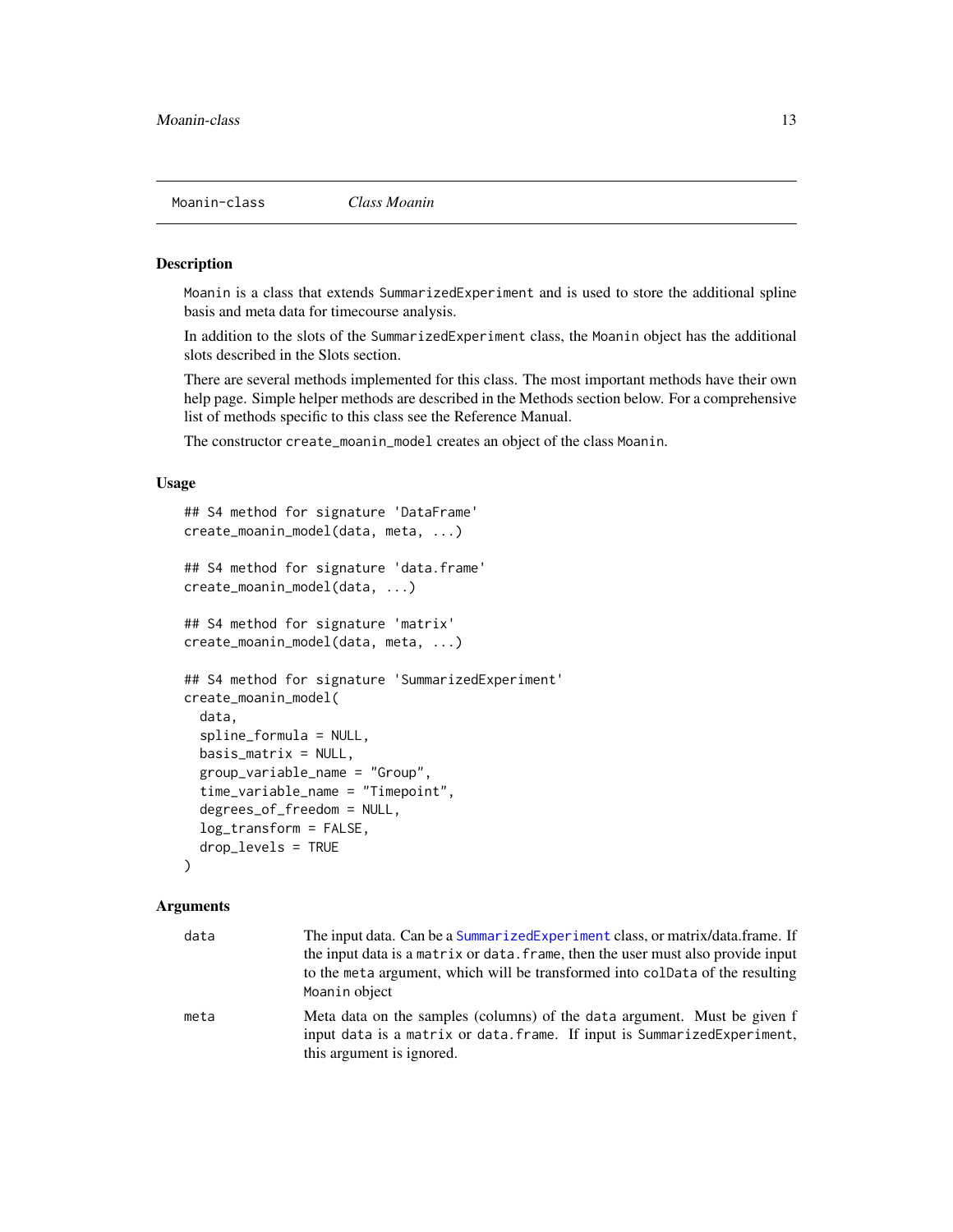<span id="page-13-0"></span>

| $\ddots$            | arguments passed from methods to the SummarizedExperiment method.                                                                                                                 |  |
|---------------------|-----------------------------------------------------------------------------------------------------------------------------------------------------------------------------------|--|
|                     | spline_formula formula object, optional, default: NUIL. Used to construct splines from the data<br>in meta. See details.                                                          |  |
| basis_matrix        | matrix, optional, default: NULL. A basis matrix, where each row corresponds<br>to the evaluation of a sample on the basis function (thus one column for each<br>basis function).  |  |
| group_variable_name |                                                                                                                                                                                   |  |
|                     | A character value giving the column that corresponds to the grouping variable<br>to test for DE. By default "Group"                                                               |  |
| time_variable_name  |                                                                                                                                                                                   |  |
|                     | A character value giving the column that corresponds to the time variable. By<br>default "Timepoint".                                                                             |  |
| degrees_of_freedom  |                                                                                                                                                                                   |  |
|                     | int, optional. Number of degrees of freedom to use if neither the basis matrix<br>nor the spline_formula is provided. If not provided by the user, internally will<br>be set to 4 |  |
| log_transform       | whether the data should be log-transformed by certain methods (see splines_kmeans)                                                                                                |  |
| drop_levels         | Logical, whether to perform droplevels on the grouping variable (i.e. remove<br>empty levels)                                                                                     |  |
|                     |                                                                                                                                                                                   |  |

If neither spline\_formula nor basis\_matrix is given, then by default, the function will create a basis matrix based on the formula:

```
spliter formula = \simGroup:ns(Timepoint, df=4) + Group +
0
```
Note that the meta data will have levels dropped (via droplevels).

Input to data that is given as a class DataFrame or data.frame will be converted to class matrix. The reason for this is that use of a data.frame creates errors in taking duplicate rows/columns of SummarizedExperiment, as in bootstrapping. Users who absolutely want the object to hold a object that is not a matrix can construct a SummarizedExperiment object (which will not convert the input into a matrix), and use this as input to create\_moanin\_model.

#### Value

An object of class Moanin

#### **Slots**

- time\_variable\_name character value giving the column in colData that defines the time variable (must be of class numeric)
- group\_variable\_name character value giving the column in colData that defines the grouping variable (must be of class factor)
- basis\_matrix A basis matrix, where each row corresponds to the evaluation of a sample on the basis function (thus one column for each basis function).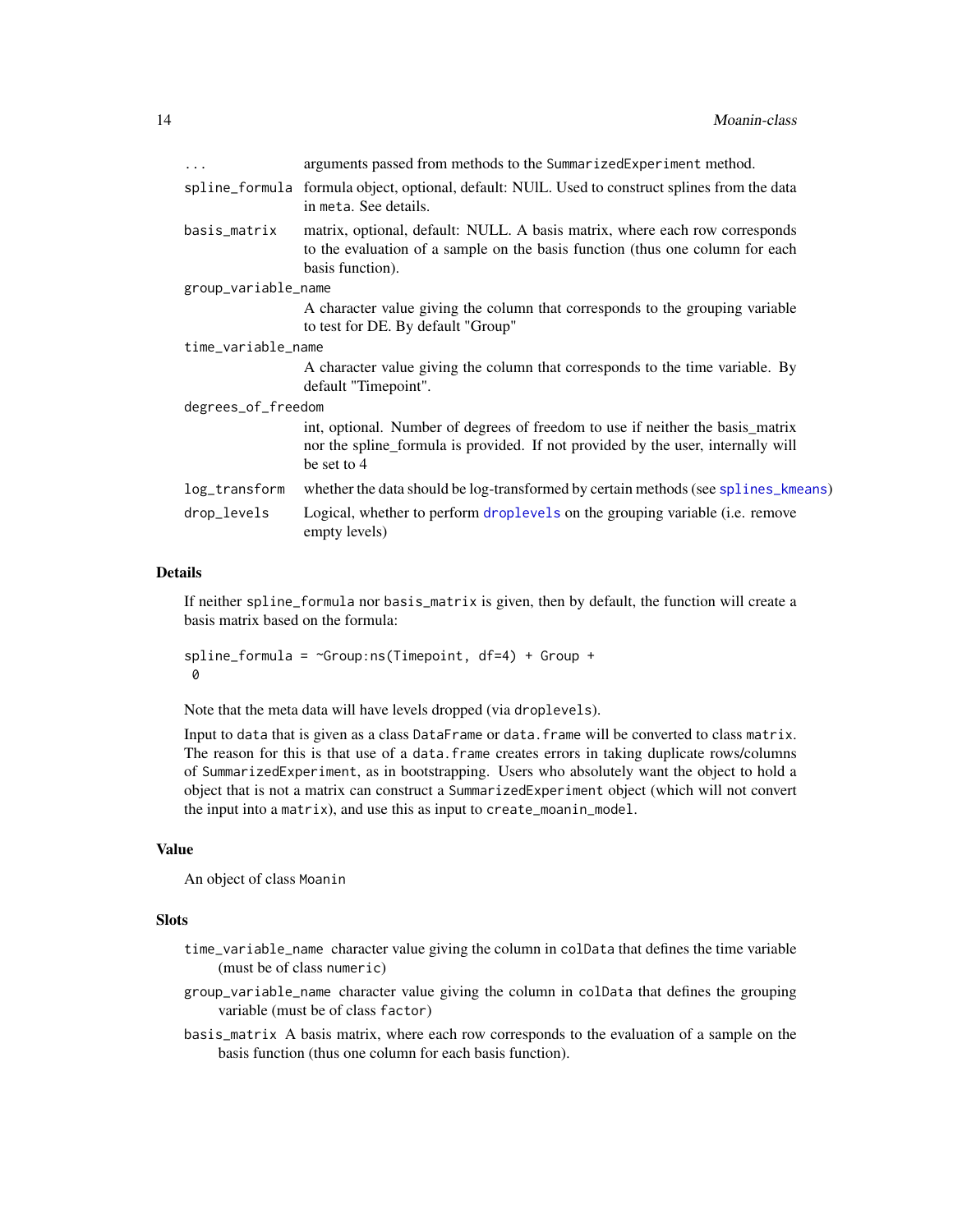<span id="page-14-0"></span>spline\_formula a formula. The formula used in creating the basis matrix

degrees\_of\_freedom a numeric integer. Number of degrees of freedom used in creating basis matrix. If NULL, degrees of freedom is not known (usually if user provided basis without degrees of freedom)

log\_transform logical, whether to log-transform the data for certain methods

#### Examples

```
# Load some data
data(exampleData)
# Use the default options
moanin = create_moanin_model(data=testData,meta=testMeta)
moanin
# Change the number of degrees of freedom
moanin = create_moanin_model(data=testData,meta=testMeta,
  degrees_of_freedom=6)
moanin
```
Moanin-methods *Helper methods for the Moanin class*

#### Description

This is a collection of helper methods for the Moanin class.

#### Usage

```
## S4 method for signature 'Moanin'
group_variable_name(object)
```

```
## S4 replacement method for signature 'Moanin'
group_variable_name(object) <- value
```
## S4 method for signature 'Moanin' time\_by\_group\_variable(object)

```
## S4 method for signature 'Moanin'
group_variable(object)
```

```
## S4 replacement method for signature 'Moanin'
group_variable(object) <- value
```

```
## S4 method for signature 'Moanin'
time_variable_name(object)
```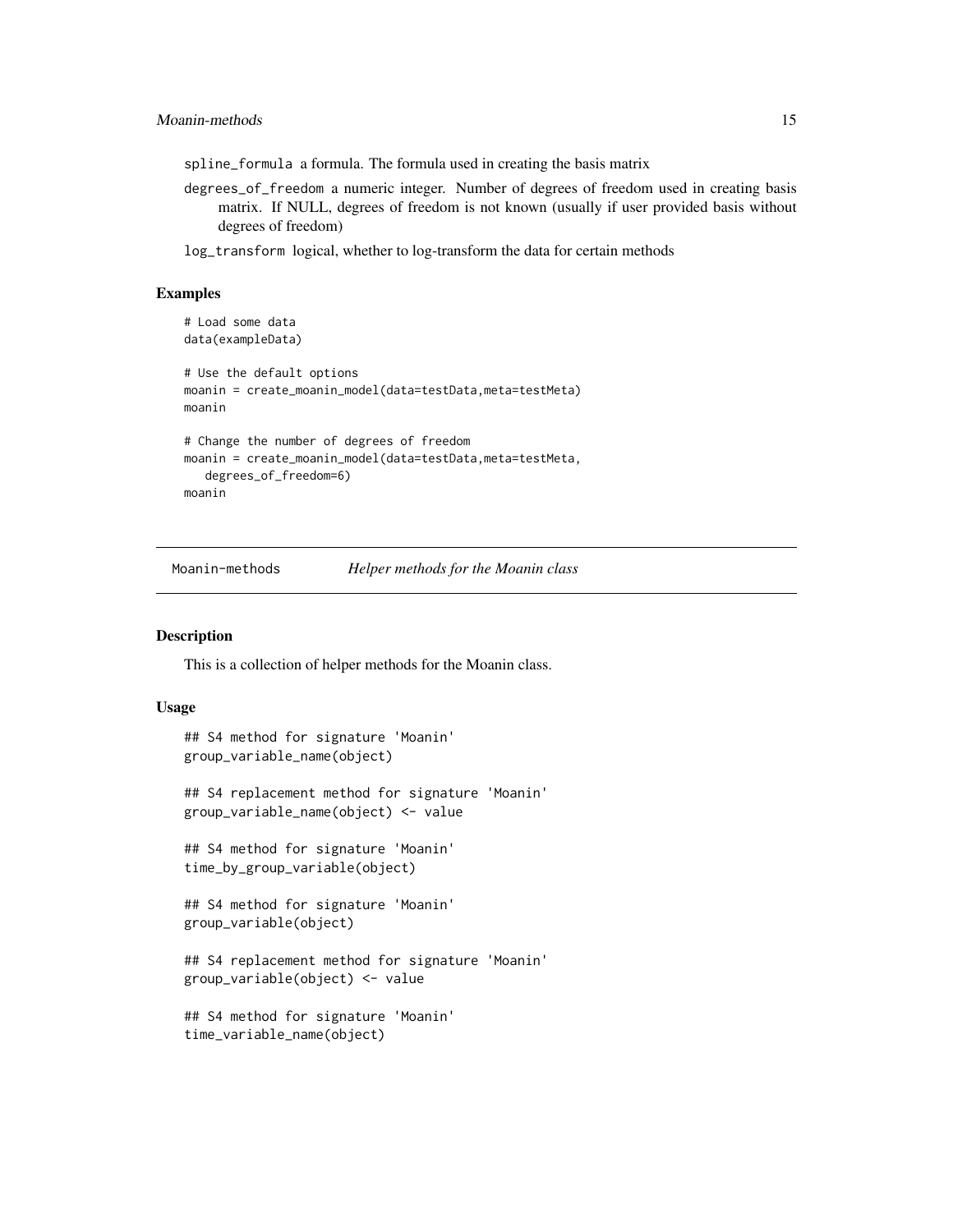```
## S4 replacement method for signature 'Moanin'
time_variable_name(object) <- value
## S4 method for signature 'Moanin'
time_variable(object)
## S4 replacement method for signature 'Moanin'
time_variable(object) <- value
## S4 method for signature 'Moanin'
degrees_of_freedom(object)
## S4 method for signature 'Moanin'
basis_matrix(object)
## S4 method for signature 'Moanin'
spline_formula(object)
## S4 method for signature 'Moanin'
show(object)
## S4 method for signature 'Moanin,ANY,character,ANY'
x[i, j, ..., drop = TRUE]## S4 method for signature 'Moanin,ANY,logical,ANY'
x[i, j, \ldots, drop = TRUE]## S4 method for signature 'Moanin,ANY,numeric,ANY'
x[i, j, ..., drop = TRUE]## S4 method for signature 'Moanin'
log_transform(object)
## S4 method for signature 'Moanin'
```
# Arguments

get\_log\_data(object)

| object                    | An object of class Moanin, an object containing all related information for time<br>course data and the splines model that will be used (if applicable). See create_moanin_model<br>for more details. |
|---------------------------|-------------------------------------------------------------------------------------------------------------------------------------------------------------------------------------------------------|
| value                     | replacement value                                                                                                                                                                                     |
| $\boldsymbol{\mathsf{x}}$ | Moanin object                                                                                                                                                                                         |
| i, j                      | A vector of logical or integer subscripts, indicating the rows and columns to be<br>subsetted for i and j, respectively.                                                                              |
| $\cdots$                  | arguments passed to subsetting                                                                                                                                                                        |
| drop                      | A logical scalar that is ignored.                                                                                                                                                                     |

<span id="page-15-0"></span>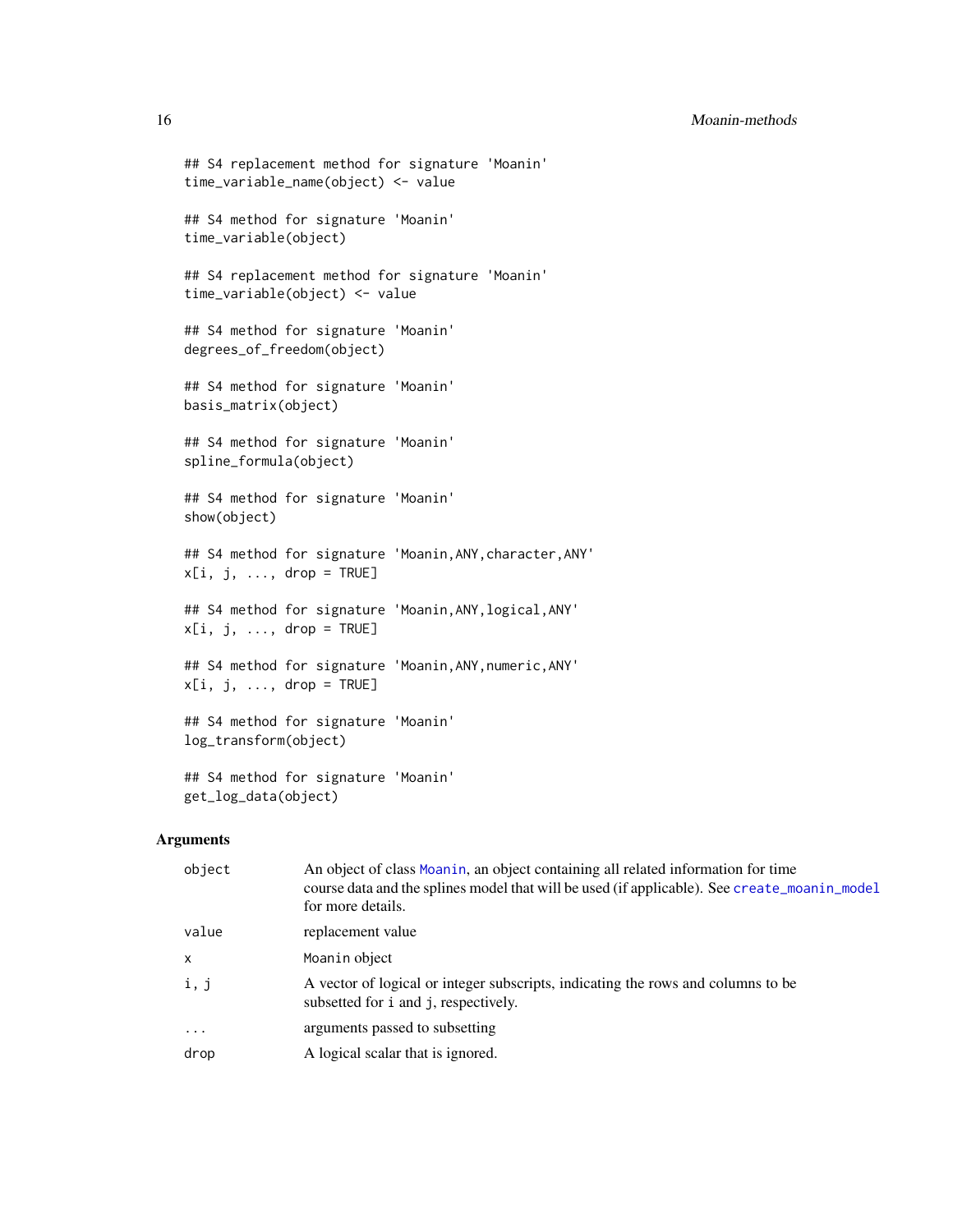<span id="page-16-0"></span>Note that when subsetting the data, the dendrogram information and the co-clustering matrix are lost.

# Value

group\_variable\_name and time\_variable\_name return the name of the column containing the variable. group\_variable and time\_variable return the actual variable.

# Examples

```
# Load some data
data(exampleData)
moanin = create_moanin_model(data=testData,meta=testMeta)
group_variable_name(moanin)
time_variable_name(moanin)
```

| perWeek_barplot | Creates barplot of results of per-timepoint comparison |  |  |
|-----------------|--------------------------------------------------------|--|--|
|-----------------|--------------------------------------------------------|--|--|

#### Description

Creates barplot of results of per-timepoint comparison

# Usage

```
perWeek_barplot(
 de_results,
  type = c("qval", "pval"),labels = NULL,
  threshold = 0.05,
 xlab = "Timepoint",
 ylab = "Number of DE genes",
 main = "",...
)
```

| de_results | results from DE_timepoints                  |
|------------|---------------------------------------------|
| type       | type of p-value to count ("qval" or "pval") |
| labels     | labels to give each bar                     |
| threshold  | cutoff for counting gene as DE              |
| xlab       | x-axis label                                |
| ylab       | y-axis label                                |
| main       | title of plot                               |
|            | arguments passed to barplot                 |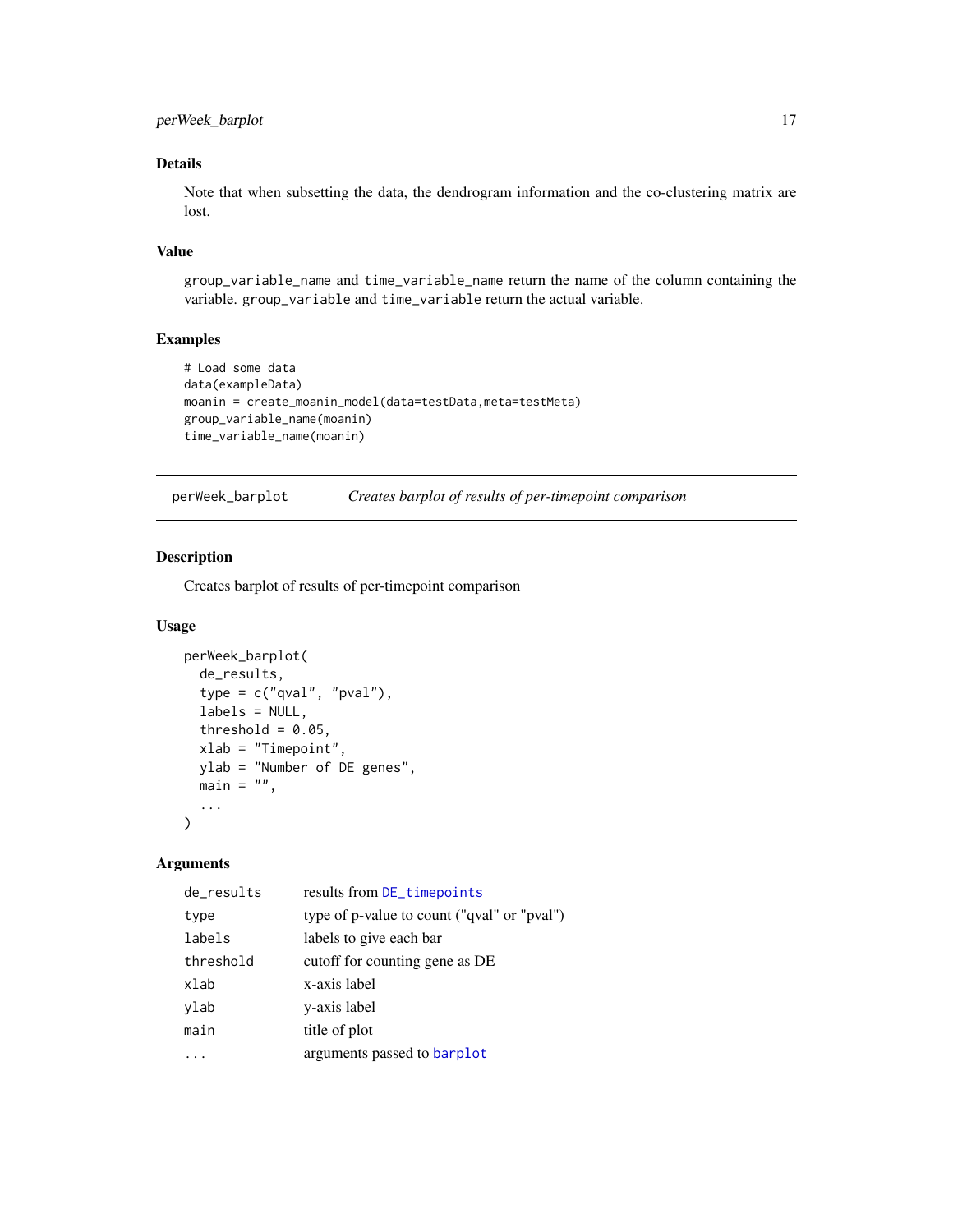create\_timepoints\_contrasts creates the needed contrasts for comparing two groups for every timepoint in the format needed for DE\_timepoints (i.e. [makeContrasts](#page-0-0), to which the contrasts are ultimately passed). The time points are determined by the meta data in the moanin\_object provided by the user.

#### Value

This is a plotting function, and returns (invisibly) the results of [barplot](#page-0-0)

#### Examples

```
data(exampleData)
moanin <- create_moanin_model(data=testData, meta=testMeta)
contrasts <- create_timepoints_contrasts(moanin, "C", "K")
deTimepoints <- DE_timepoints(moanin,
    contrasts=contrasts, use_voom_weights=FALSE)
perWeek_barplot(deTimepoints)
```
<span id="page-17-1"></span>plot\_cdf\_consensus *Evaluate the consensus between sets of clusterings*

# Description

Methods for evaluating the consensus between sets of clusterings, usually in the context of subsetting of the data or different numbers of clusters.

# Usage

```
plot_cdf_consensus(labels)
```
get\_auc\_similarity\_scores(labels, method = c("consensus", "nmi"))

plot\_model\_explorer(labels, colors = rainbow(length(labels)))

| labels | a list. Each element of the list is a matrix that gives the results of a clustering<br>routine in each column (see consensus_matrix). Usually each column would<br>be the result of running the clustering on a subsample or bootstrap resample of<br>the data. |
|--------|-----------------------------------------------------------------------------------------------------------------------------------------------------------------------------------------------------------------------------------------------------------------|
| method | method for calculation of similarity for the AUC measure, one of "consensus"<br>or "nmi". See details.                                                                                                                                                          |
| colors | a vector of colors, of length equal to the length of labels                                                                                                                                                                                                     |

<span id="page-17-0"></span>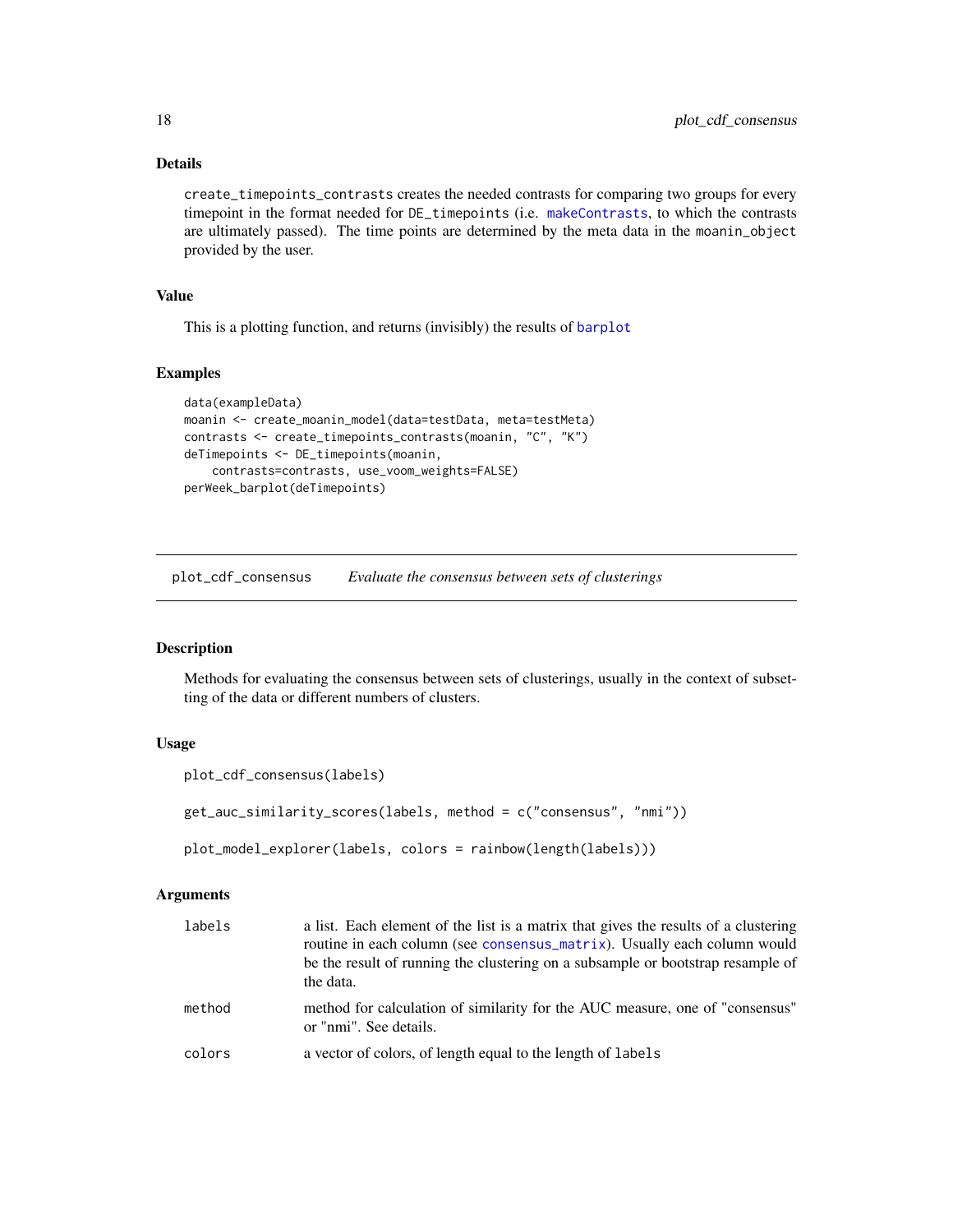<span id="page-18-0"></span>For each element of the list labels, plot\_cdf\_consensus calculates the consensus between the clusterings in the matrix, i.e. the number of times that pairs of rows are in the same cluster for different clusterings (columns) of the matrix using the [consensus\\_matrix](#page-1-1) function. Then the set of values (the N(N-1) values in the upper triangle of the matrix), are converted into a cdf function and plotted.

For each set of clusterings given by labels (i.e. for each matrix M which is an element of the list labels) get\_auc\_similarity\_scores calculates a pairwise measure of similarity between the columns of M. These pairwise scores are plotted against their rank, and the final AUC measure is the area under this curve.

For method "consensus", the pairwise measure is given by calculating the consensus matrix using [consensus\\_matrix](#page-1-1) with scale=FALSE. The consensus matrix is divided by the max of M.

For method "nmi", the pairwise value is the NMI value between each pair of columns of the matrix of clusterings using the [NMI](#page-0-0) function.

#### Value

plot\_cdf\_consensus invisibily returns list of the upper triangle values, with the list of same length as that of labels.

get\_auc\_similarity\_scores returns a vector, equal to length of the list labels, giving the AUC value for each element of labels.

This function is a plotting function does not return anything

#### See Also

[consensus\\_matrix](#page-1-1), [NMI](#page-0-0), [plot\\_cdf\\_consensus](#page-17-1)

#### Examples

```
data(exampleData)
moanin <- create_moanin_model(data=testData,meta=testMeta)
#small function to run splines_kmeans on subsample of 50 genes
subsampleCluster<-function(){
   ind<-sample(1:nrow(moanin),size=50)
   km<-splines_kmeans(moanin[ind,],n_clusters=3)
   assign<-splines_kmeans_score_and_label(moanin, km,
      proportion_genes_to_label=1.0)$label
}
kmClusters1=replicate(10,subsampleCluster())
kmClusters2=replicate(10,subsampleCluster())
# Note, because of the small number of replicates (10),
# these plots are not representative of what to expect.
out<-plot_cdf_consensus(labels=list(kmClusters1,kmClusters2))
get_auc_similarity_scores(list(kmClusters1,kmClusters2))
plot_model_explorer(list(kmClusters1,kmClusters2))
```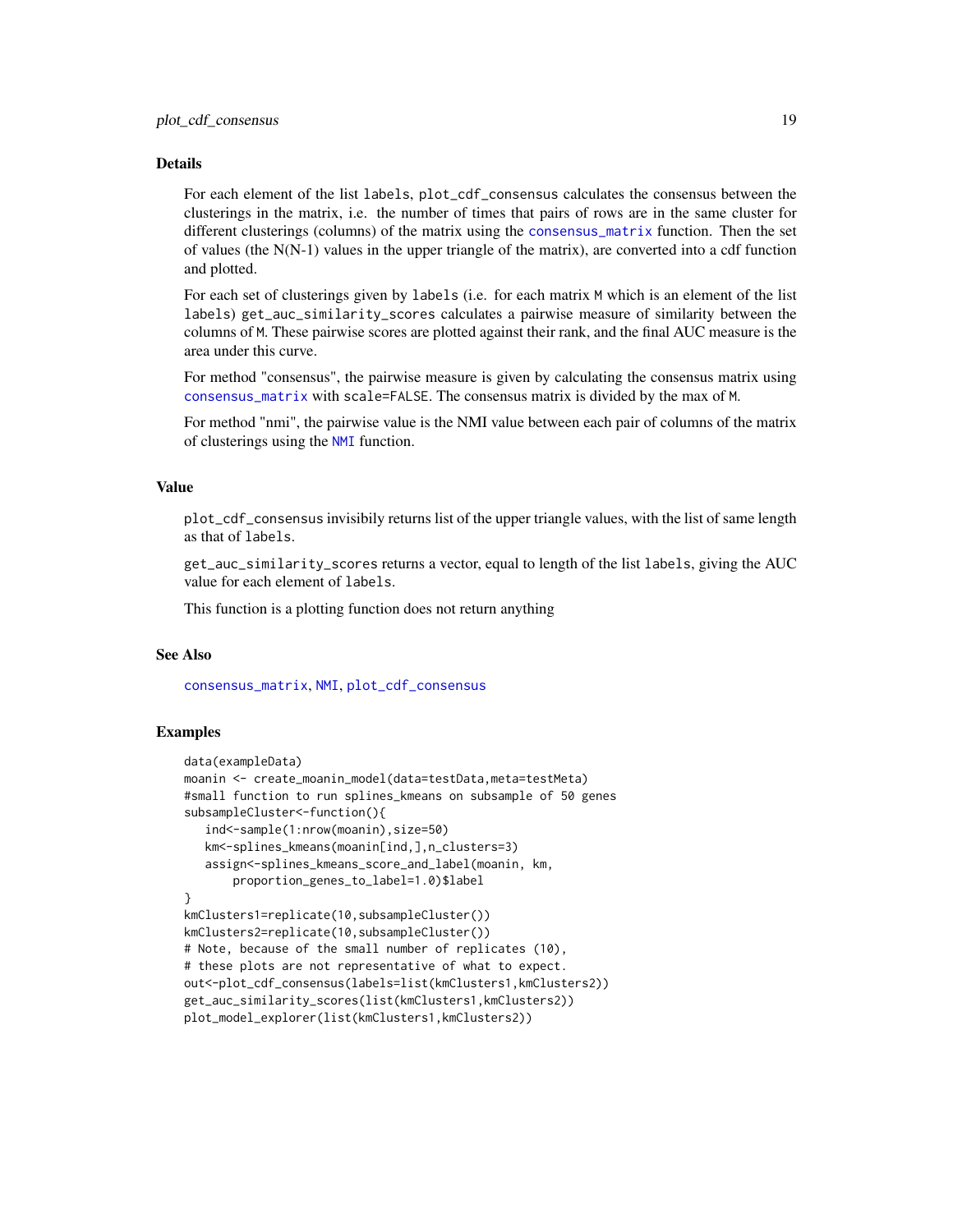<span id="page-19-0"></span>plot\_splines\_data *Plotting splines*

# Description

Plotting splines

# Usage

```
## S4 method for signature 'Moanin,matrix'
plot_splines_data(
  object,
  data,
  colors = NULL,
  smooth = FALSE,
  legend = TRUE,legendArgs = NULL,
  subset_conditions = NULL,
  subset_data = NULL,
  simpleY = TRUE,
  centroid = NULL,
  scale_centroid = c("toData", "toCentroid", "none"),
 mar = c(2.5, 2.5, 3, 1),
 mfrow = NULL,
  addToPlot = NULL,
 ylab = ",
  xaxis = TRUE,yaxis = TRUE,xlab = "Time",...
\mathcal{L}## S4 method for signature 'Moanin,numeric'
plot_splines_data(object, data, ...)
## S4 method for signature 'Moanin,data.frame'
plot_splines_data(object, data, ...)
## S4 method for signature 'Moanin,DataFrame'
plot_splines_data(object, data, ...)
## S4 method for signature 'Moanin,missing'
plot_splines_data(object, data, ...)
```

| object | An object of class Moanin, an object containing all related information for time             |
|--------|----------------------------------------------------------------------------------------------|
|        | course data and the splines model that will be used (if applicable). See create_moanin_model |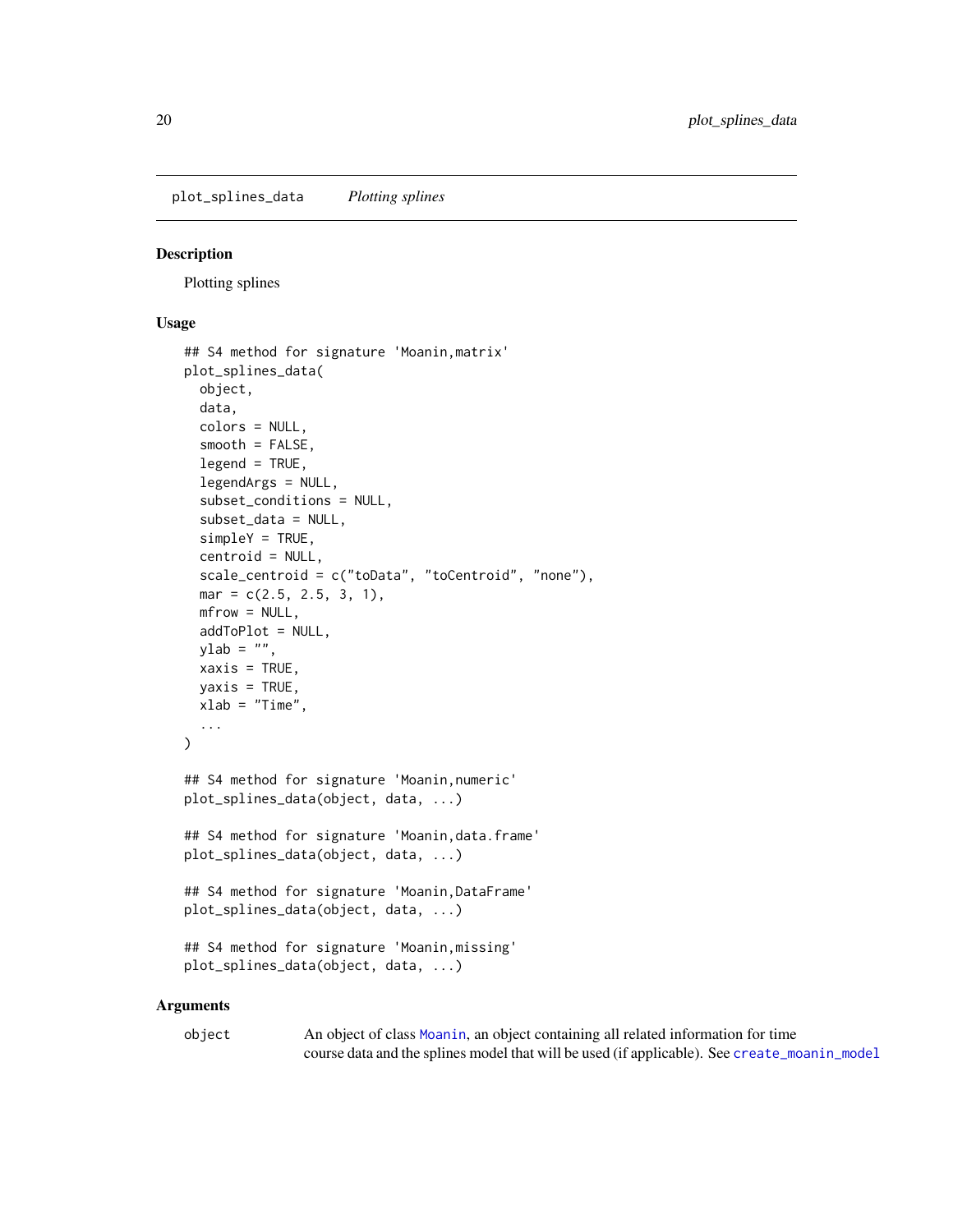<span id="page-20-0"></span>

|                   | for more details.                                                                                                                                                                                                                              |
|-------------------|------------------------------------------------------------------------------------------------------------------------------------------------------------------------------------------------------------------------------------------------|
| data              | matrix containing the data to be plotted, where each row of the data provided will<br>be plotted as a separate plot. If missing, will rely on data in assay (object)                                                                           |
| colors            | vector, optional, default NULL. Vector of colors                                                                                                                                                                                               |
| smooth            | boolean, optional, default: FALSE. Whether to smooth the centroids or not.                                                                                                                                                                     |
| legend            | boolean whether to include a legend (default:TRUE)                                                                                                                                                                                             |
| legendArgs        | list of arguments to be passed to legend command (if legend=TRUE)                                                                                                                                                                              |
| subset_conditions |                                                                                                                                                                                                                                                |
|                   | list if provided, only plots the subset of conditions provided. Else, plots all<br>conditions                                                                                                                                                  |
| subset_data       | list if provided, only plots the subset of data (ie, the rows) provided. Can be any<br>valid vector for subsetting a matrix. See details.                                                                                                      |
| simpleY           | boolean, if true, will plot all genes on same y-axis and minimize the annotation<br>of the y axis to only label the axis in the exterior plots (the x-axis is always<br>assumed to be the same across all plots and will always be simplified) |
| centroid          | numeric vector (or matrix of 1 row) with data to use to fit the splines. If NULL,<br>the splines plotted will be from the data.                                                                                                                |
| scale_centroid    | determines whether the centroid data given in centroid should be rescaled to<br>match that of the data ("toData"), or the data scaled to match that of centroid<br>("toCentroid"), or simply plotted as is ("none").                           |
| mar               | vector of margins to set the space around each plot (see par)                                                                                                                                                                                  |
| mfrow             | a vector of integers of length 2 defining the grid of plots to be created (see par).<br>If missing, the function will set a value.                                                                                                             |
| addToPlot         | A function that will be called after the plotting, allowing the user to add more to<br>the plot.                                                                                                                                               |
| ylab              | label for the y-axis                                                                                                                                                                                                                           |
| xaxis             | Logical, whether to add x-axis labels to plot (if FALSE can be manually created<br>by user with call to addToPlot)                                                                                                                             |
| yaxis             | Logical, whether to add y-axis labels to plot (if FALSE can be manually created<br>by user with call to addToPlot)                                                                                                                             |
| xlab              | label for the x-axis                                                                                                                                                                                                                           |
| $\cdots$          | arguments to be passed to the individual plot commands (Will be sent to all plot<br>commands)                                                                                                                                                  |

If data is NULL, the data plotted will be from assay(object), after log-transformation if log\_transform(object)=TRUE.

If centroid is missing, then splines will be estimated (per group) for the the data in data – separately for each row of data. If centroid is provided, this data will be used to plot a spline function, and this same spline will be plotted for each row of data. This is useful, for example, in plotting cluster centroids over a series of genes.

If the user set log\_transform=TRUE in the creation of the Moanin object, the data will be log transformed before plotting and calculating the spline fits.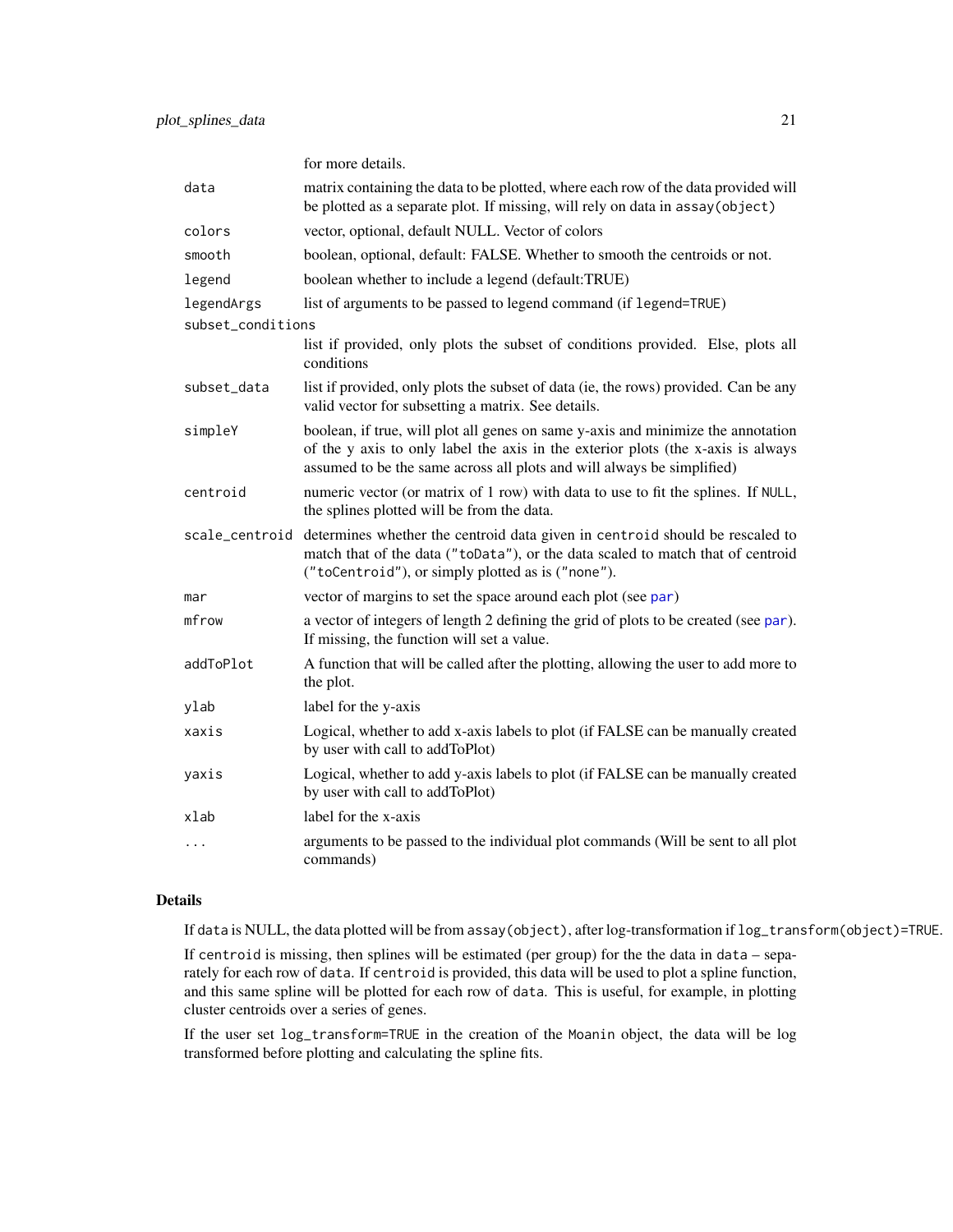# <span id="page-21-0"></span>Value

This function creates a plot and does not return anything to the user.

### Examples

```
# First, load some data and create a moanin model
data(exampleData)
moanin <- create_moanin_model(data=testData,meta=testMeta,
   degrees_of_freedom=6)
# The moanin model contains all the information for plotting purposes. The
# plot_splines_data will automatically fit the splines from the
# information contained in the moanin model
genes <- c("NM_001042489", "NM_008725")
plot_splines_data(moanin, subset_data=genes,
mfrow=c(2, 2)# By default, same axis for all genes. Can change with 'simpleY=FALSE'
plot_splines_data(moanin, subset_data=genes,
   smooth=TRUE, mfrow=c(2,2), simpleY=FALSE)
# The splines can also be smoothed
plot_splines_data(moanin, subset_data=genes,
   smooth=TRUE, mfrow=c(2, 2))
# You can provide different data (on same subjects),
# instead of data in moanin object
# (in which case moanin just provides grouping information)
plot_splines_data(moanin, data=1/assay(moanin), subset_data=genes,
   smooth=TRUE, mfrow=c(2, 2))
# You can also provide data to use for fitting splines to argument
# "centroid". This is helpful for overlaying centroids or predicted data
# Here we do a silly example, just to demonstrate syntax,
# where we use the data from the first gene as our centroid to fit a
# spline estimate, but plot data from genes 3-4
plot_splines_data(moanin, centroid=assay(moanin[1,]), subset_data=3:4,
   smooth=TRUE, mfrow=c(2,2))
```
pvalues\_fisher\_method *Fisher's method to combine pvalues*

#### Description

Combines all p-values per rows.

#### Usage

pvalues\_fisher\_method(pvalues)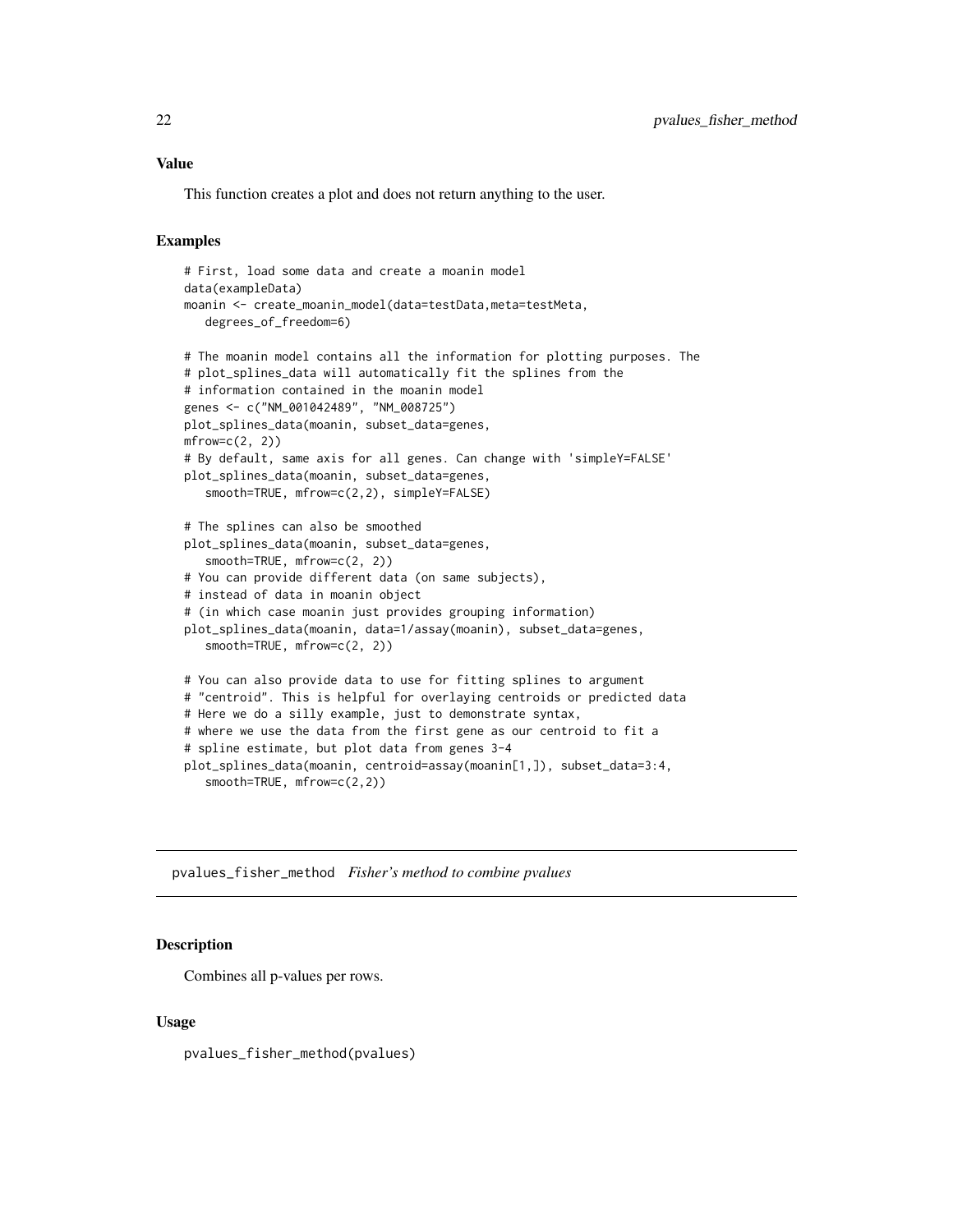# <span id="page-22-0"></span>rescale\_values 23

#### **Arguments**

| pvalues | a matrix of pyalues, with columns corresponding to different tests or sources of |
|---------|----------------------------------------------------------------------------------|
|         | p-values, and rows corresponding to the genes from which the p-values come.      |

# Value

a vector of p-values, one for each row of pvalues, that is the result of Fisher's combined probability test applied to the p-values in that row.

#### Examples

```
data(exampleData)
moanin <- create_moanin_model(data=testData,meta=testMeta)
contrasts <- create_timepoints_contrasts(moanin,"C", "K")
deTimepoints=DE_timepoints(moanin,
  contrasts=contrasts, use_voom_weights=FALSE)
fisherPval=pvalues_fisher_method(
  deTimepoints[,grep("pval",colnames(deTimepoints))])
head(fisherPval)
```
rescale\_values *Rescales rows of data to be between 0 and 1*

# Description

Rescales rows of data to be between 0 and 1

# Usage

```
## S4 method for signature 'Moanin'
rescale_values(object, data = NULL, use_group = FALSE)
## S4 method for signature '`NULL`'
rescale_values(object, data)
## S4 method for signature 'missing'
rescale_values(object, ...)
```

| object | a object of class Moanin, only needed if choose to rescale by grouping variable<br>in the moanin object. If NULL, then data will be rescaled jointly across all<br>observations.  |
|--------|-----------------------------------------------------------------------------------------------------------------------------------------------------------------------------------|
| data   | The matrix to rescale by row. If NULL, and object is given, data will be taken<br>as assay(object) Each row should correspond to a gene or a centroid, and<br>columns to samples. |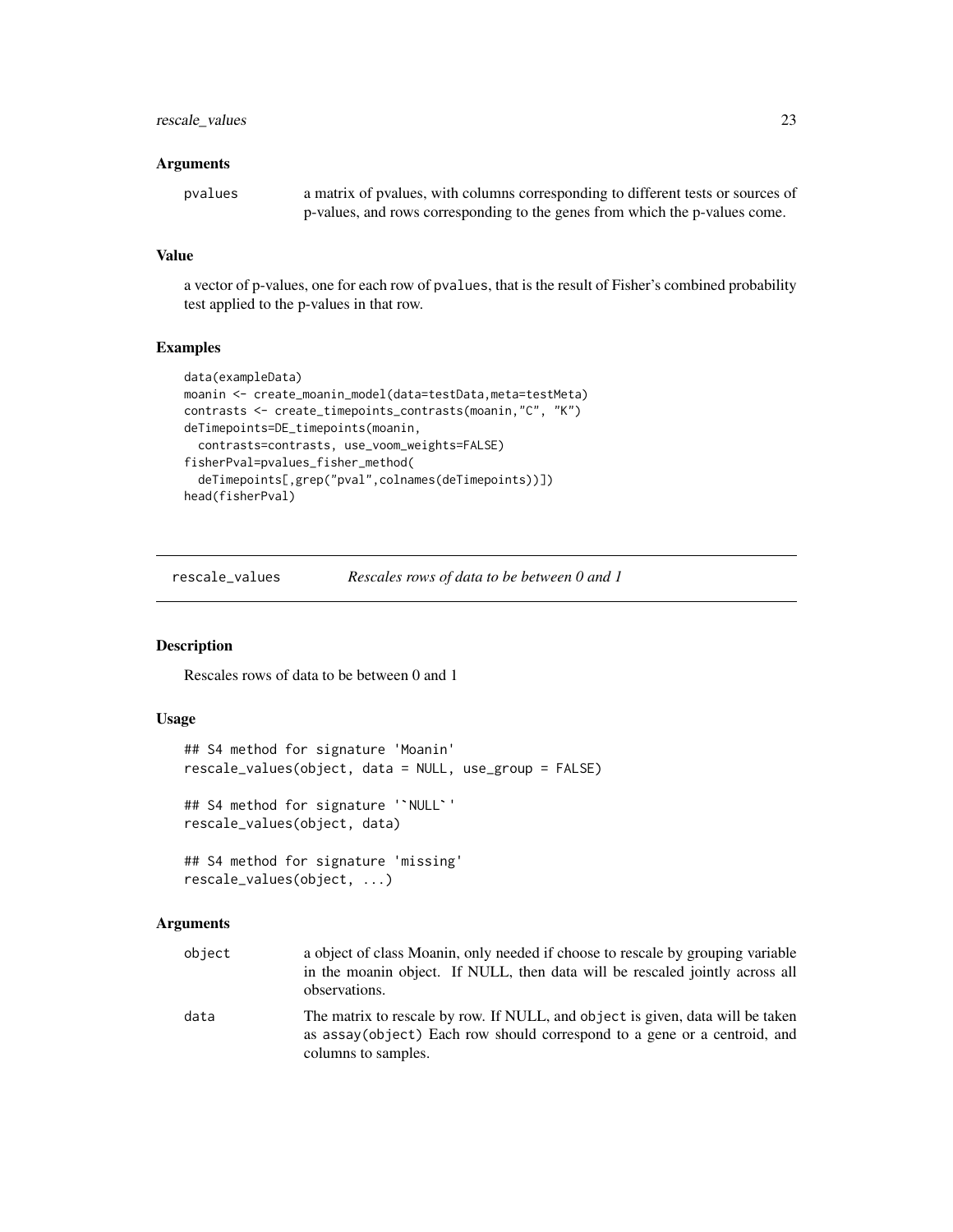<span id="page-23-0"></span>

| use_group               | If true, then the data will be rescaled such that, for each row, all values associated               |
|-------------------------|------------------------------------------------------------------------------------------------------|
|                         | to each group (defined by grouping variable of object) is between 0 and 1. For<br>example, if column |
| $\cdot$ $\cdot$ $\cdot$ | arguments passed to the matrix or Moanin method.                                                     |

If the user set log\_transform=TRUE in the creation of the Moanin object, the data will be log transformed before rescaling

#### Value

rescaled y, such that for each row, the values are comprised between 0 and 1. Note that if use\_group=TRUE and object is not NULL, the values associated to the columns of unique values of the grouping variable of object will be rescaled separately.

#### Examples

```
data(exampleData)
moanin <- create_moanin_model(data=testData, meta=testMeta)
# Can rescale data in Moanin object
allData <- rescale_values(moanin)
# Or provide different data and/or rescale within grouping variable
smallData <- rescale_values(moanin, data=testData[1:10,], use_group=TRUE)
```
<span id="page-23-1"></span>splines\_kmeans *Performs splines clustering using K-means*

# **Description**

Performs splines clustering using K-means

#### Usage

```
## S4 method for signature 'Moanin'
splines_kmeans(
 object,
  n_clusters = 10,
  init = "kmeans++",
  n_init = 10,
 max\_iter = 300,
 random_seed = .Random.seed[1],
 fit_splines = TRUE,
  rescale = TRUE
)
```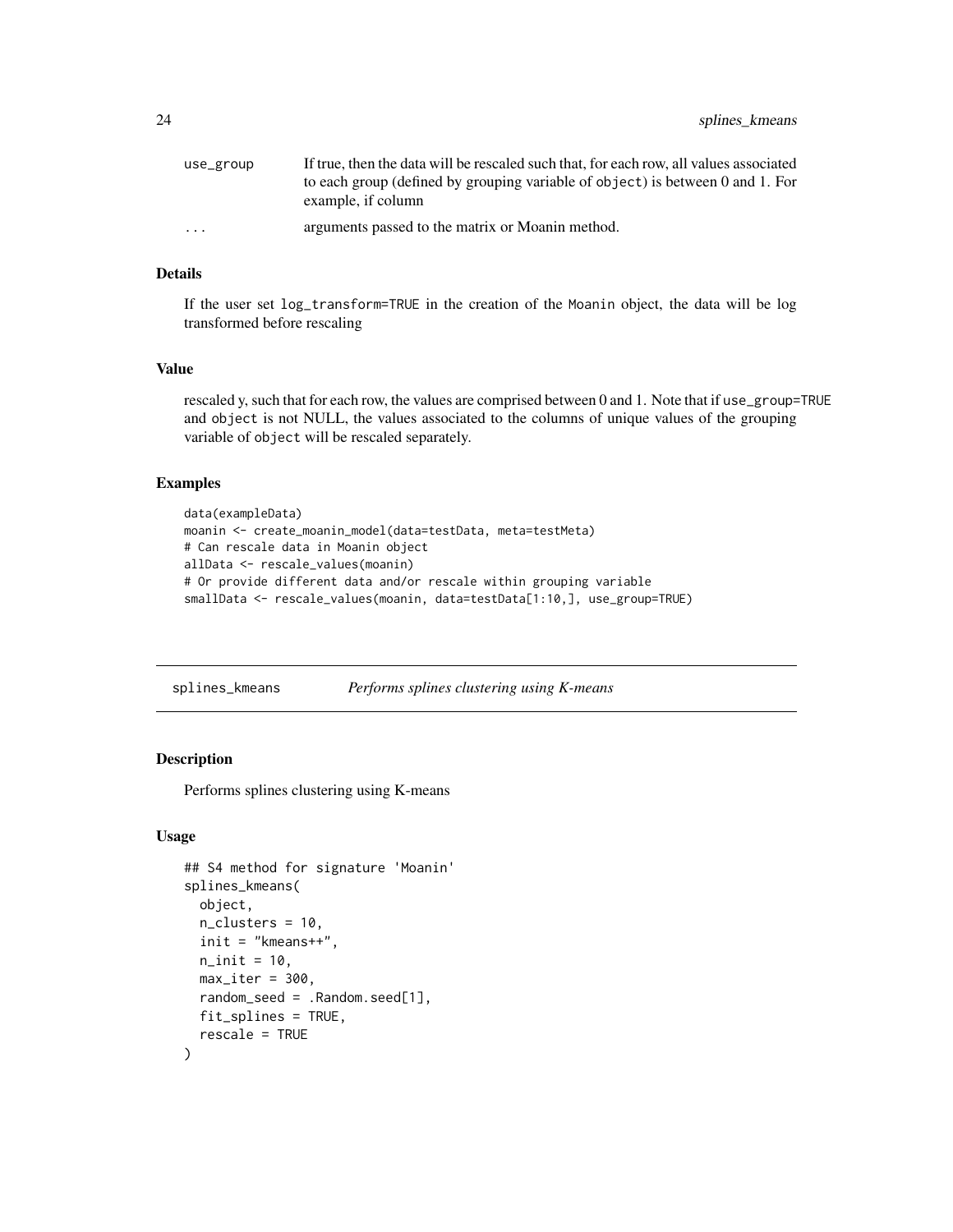# <span id="page-24-0"></span>Arguments

| object      | An object of class Moanin, an object containing all related information for time<br>course data and the splines model that will be used (if applicable). See create_moanin_model<br>for more details. |
|-------------|-------------------------------------------------------------------------------------------------------------------------------------------------------------------------------------------------------|
| n_clusters  | int optional, default: 10                                                                                                                                                                             |
| init        | ["kmeans++", "random", "optimal_init"]                                                                                                                                                                |
| n_init      | int, optional, default: 10 Number of initialization to perform.                                                                                                                                       |
| max_iter    | int, optional, default: 300 Maximum number of iteration to perform                                                                                                                                    |
| random_seed | int, optional, default: NULL. Passed to argument seed in KMeans_rcpp. If<br>NULL (default), set to . Random. seed[1].                                                                                 |
| fit_splines | boolean, optional, default: TRUE Whether to fit splines or not.                                                                                                                                       |
| rescale     | boolean, optional, default: TRUE Whether to rescale the data or not.                                                                                                                                  |

# Details

If [Moanin](#page-12-1) object's slot has log\_transform=TRUE, then the data will be transformed by the function  $log(x+1)$  before applying splines and clustering.

#### Value

A list in the format returned by [KMeans\\_rcpp](#page-0-0), with the following elements added or changed:

- centroids The centroids are rescaled so that they range from 0-1
- fit\_splines Logical, the value of fit\_splines given to the function
- rescale The value of rescale given to the function

# Examples

```
data(exampleData)
# Use the default options
moanin <- create_moanin_model(data=testData, meta=testMeta)
out <- splines_kmeans( moanin,n_clusters=5)
table(out$clusters)
```
splines\_kmeans\_predict,Moanin-method *Assign score and labels from raw data*

# Description

Assign score and labels from raw data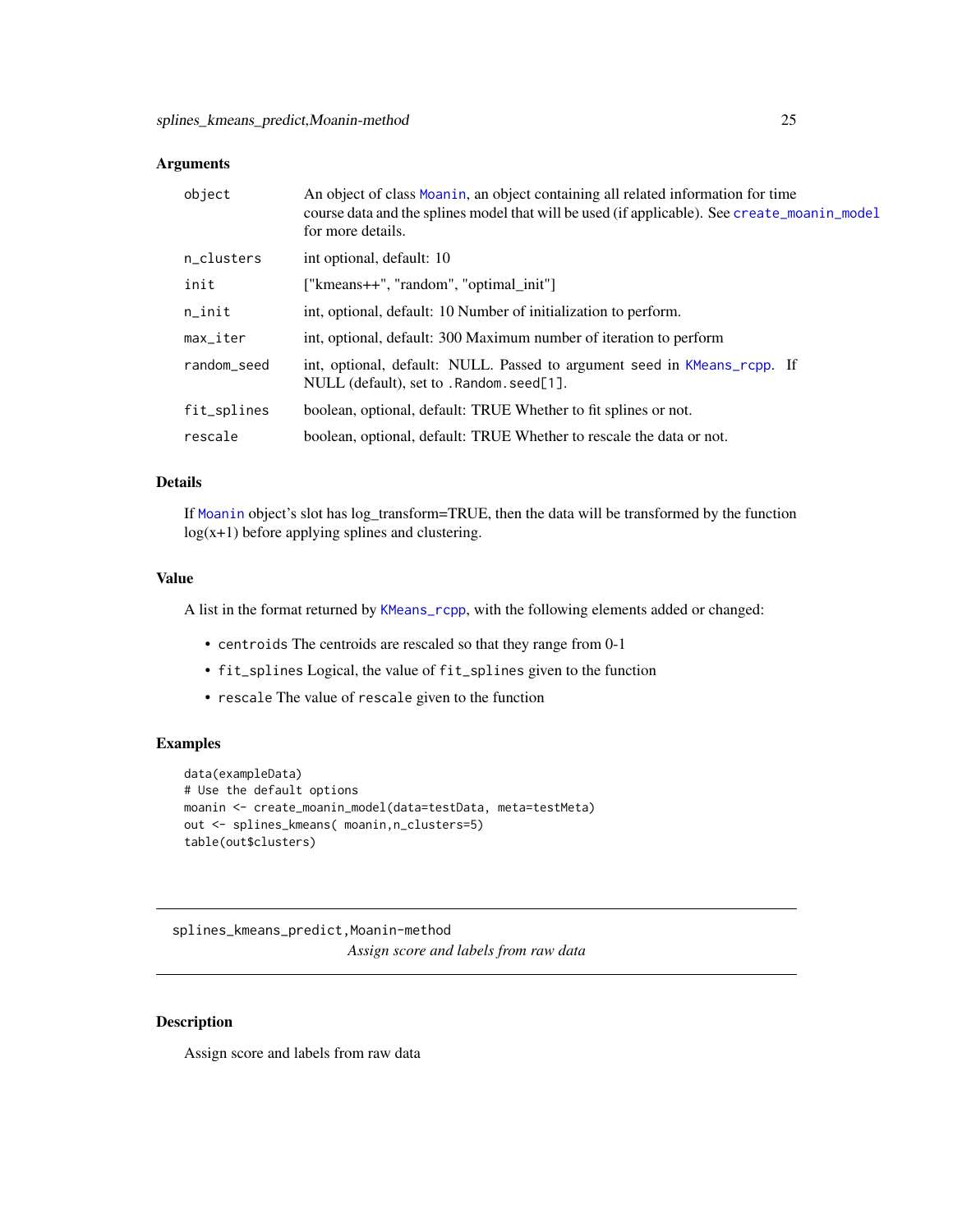# Usage

```
## S4 method for signature 'Moanin'
splines_kmeans_predict(
 object,
 kmeans_clusters,
 data = NULL,method = c("distance", "goodnessOfFit"),
  ...
\mathcal{L}## S4 method for signature 'Moanin'
splines_kmeans_score_and_label(
 object,
 kmeans_clusters,
 data = NULL,proportion_genes_to_label = 0.5,
 max_score = NULL,
 previous_scores = NULL,
 rescale_separately = FALSE
\mathcal{L}
```

| object                    | the Moanin object that contains the basis functions used in creating the clusters                                                                                                                                                                                    |
|---------------------------|----------------------------------------------------------------------------------------------------------------------------------------------------------------------------------------------------------------------------------------------------------------------|
| kmeans_clusters           |                                                                                                                                                                                                                                                                      |
|                           | List returned by splines_kmeans                                                                                                                                                                                                                                      |
| data                      | the data to predict. If not given, will use assay(object). If given, the number<br>of columns of data must match that of object                                                                                                                                      |
| method                    | If "distance", predicts based on distance of data to kmeans centroids. If "good-<br>nessOfFit", is a wrapper to splines_kmeans_score_and_label, assigning la-<br>bels based on goodness of fit, including any filtering.                                             |
|                           | arguments passed to splines_kmeans_score_and_label                                                                                                                                                                                                                   |
| proportion_genes_to_label |                                                                                                                                                                                                                                                                      |
|                           | float, optional, default: 0.5 Percentage of genes to label. If max_score is pro-<br>vided, will label genes that are either in the top 'proportion_genes_to_label' or<br>with a score below 'max_score'.                                                             |
| max_score                 | optional, default: Null When provided, will only label genes below that score.<br>If NULL, ignore this option.                                                                                                                                                       |
| previous_scores           |                                                                                                                                                                                                                                                                      |
|                           | matrix of scores, optional. Allows user to give the matrix scores results from a<br>previous run of splines_kmeans_score_and_label, and only redo the filtering<br>(i.e. if want to change proportion_genes_to_label without rerunning the<br>calculation of scores) |
| rescale_separately        |                                                                                                                                                                                                                                                                      |
|                           | logical, whether to score separately within grouping variable                                                                                                                                                                                                        |

<span id="page-25-0"></span>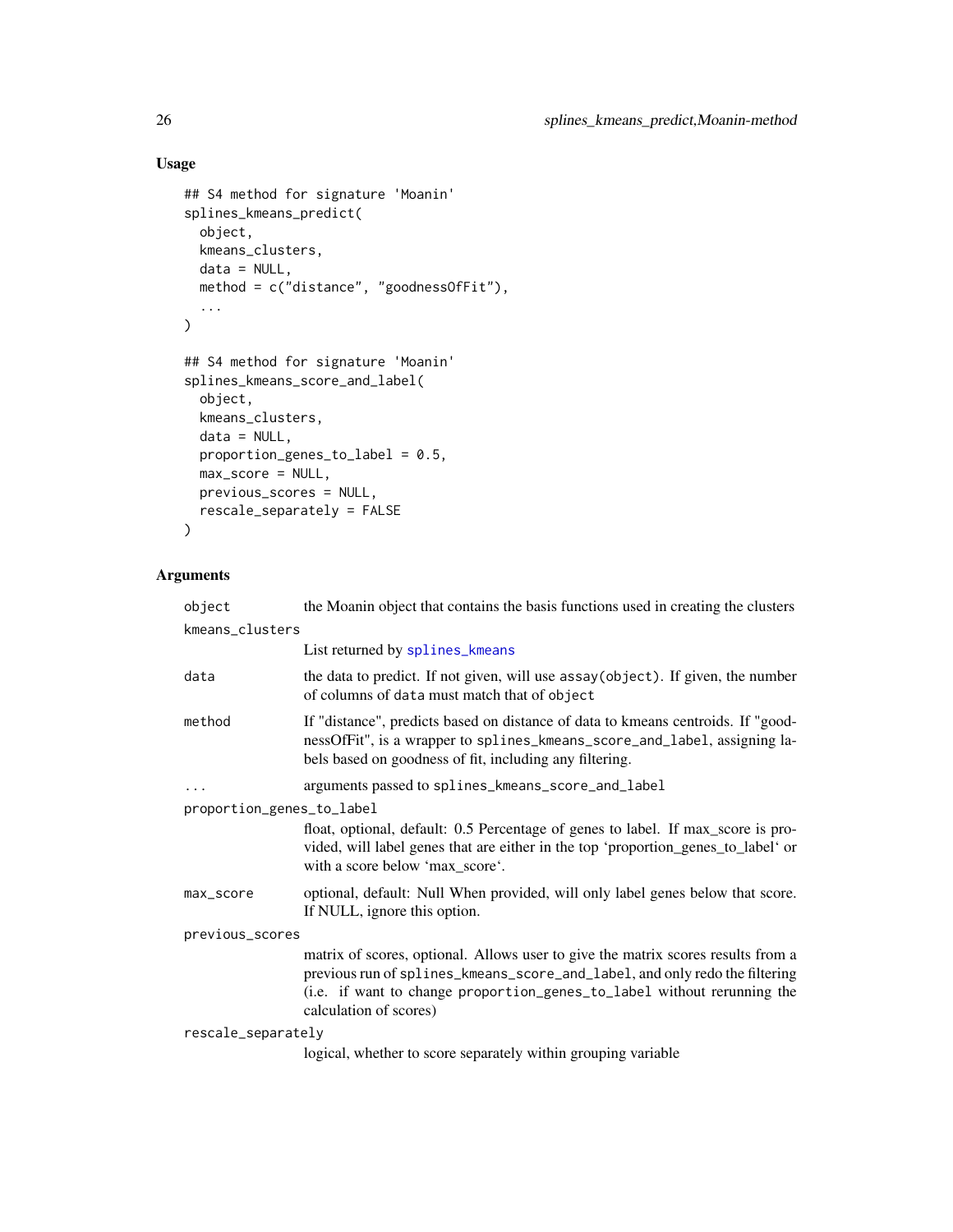# Value

splines\_kmeans\_predict returns a vector giving the labels for the given data.

A list consisting of

- labelsthe label or cluster assigned to each gene based on the cluster with the best (i.e. lowest) score, with no label given to genes that do not have a score lower than a specified quantity
- scoresthe matrix of size n\_cluster x n\_genes, containing for each gene and each cluster, the goodness of fit score
- score\_cutoffThe required cutoff for a gene receiving an assignment

# Examples

```
data(exampleData)
moanin <- create_moanin_model(data=testData, meta=testMeta)
# Cluster on a subset of genes
kmClusters=splines_kmeans(moanin[1:50,],n_clusters=3)
# get scores on all genes
scores_and_labels <- splines_kmeans_score_and_label(object=moanin, kmClusters)
head(scores_and_labels$scores)
head(scores_and_labels$labels)
# should be same as above, only just the assignments
predictLabels1 <- splines_kmeans_predict(object=moanin, kmClusters,
     method="goodnessOfFit")
# Instead use distance to centroid:
predictLabels2 <- splines_kmeans_predict(object=moanin, kmClusters,
    method="distance")
```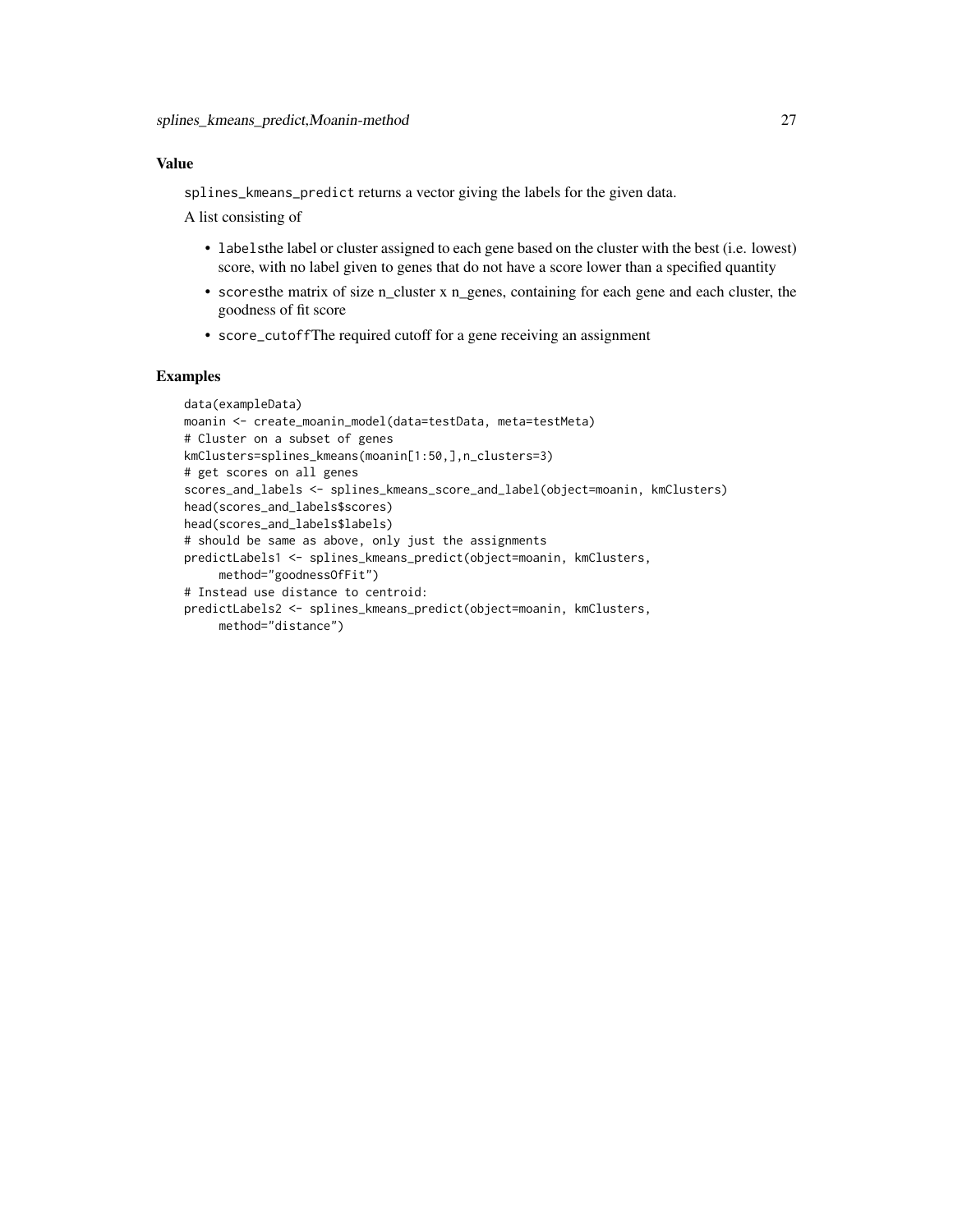# <span id="page-27-0"></span>**Index**

∗ data exampleData, [10](#page-9-0) [, Moanin, ANY, ANY, ANY-method *(*Moanin-methods*)*, [15](#page-14-0) [,Moanin,ANY,character,ANY-method *(*Moanin-methods*)*, [15](#page-14-0) [, Moanin, ANY, logical, ANY-method *(*Moanin-methods*)*, [15](#page-14-0) [,Moanin,ANY,numeric,ANY-method *(*Moanin-methods*)*, [15](#page-14-0)

barplot, *[17,](#page-16-0) [18](#page-17-0)* basis\_matrix *(*Moanin-methods*)*, [15](#page-14-0) basis\_matrix,Moanin-method *(*Moanin-methods*)*, [15](#page-14-0)

consensus\_matrix, [2,](#page-1-0) *[18,](#page-17-0) [19](#page-18-0)* create\_go\_term\_mapping, *[12](#page-11-0)* create\_go\_term\_mapping *(*find\_enriched\_go\_terms*)*, [11](#page-10-0) create\_moanin\_model, *[3–](#page-2-0)[5](#page-4-0)*, *[9](#page-8-0)*, *[16](#page-15-0)*, *[20](#page-19-0)*, *[25](#page-24-0)* create\_moanin\_model *(*Moanin-class*)*, [13](#page-12-0) create\_moanin\_model,data.frame-method *(*Moanin-class*)*, [13](#page-12-0) create\_moanin\_model,DataFrame-method *(*Moanin-class*)*, [13](#page-12-0) create\_moanin\_model,matrix-method *(*Moanin-class*)*, [13](#page-12-0) create\_moanin\_model,SummarizedExperiment-method group\_variable\_name *(*Moanin-methods*)*, [15](#page-14-0) *(*Moanin-class*)*, [13](#page-12-0) create\_timepoints\_contrasts *(*DE\_timepoints*)*, [5](#page-4-0) create\_timepoints\_contrasts,Moanin-method *(*DE\_timepoints*)*, [5](#page-4-0)

DE\_timecourse, [3](#page-2-0) DE\_timecourse,Moanin-method *(*DE\_timecourse*)*, [3](#page-2-0) DE\_timepoints, *[4](#page-3-0)*, [5,](#page-4-0) *[17](#page-16-0)*

DE\_timepoints,Moanin-method *(*DE\_timepoints*)*, [5](#page-4-0) degrees\_of\_freedom *(*Moanin-methods*)*, [15](#page-14-0) degrees\_of\_freedom,Moanin-method *(*Moanin-methods*)*, [15](#page-14-0) discont basis. [8](#page-7-0) droplevels, *[14](#page-13-0)*

edge, *[4](#page-3-0)* estimate\_log\_fold\_change, [9](#page-8-0) estimate\_log\_fold\_change,Moanin-method *(*estimate\_log\_fold\_change*)*, [9](#page-8-0) exampleData, [10](#page-9-0)

find\_enriched\_go\_terms, [11](#page-10-0) find\_enriched\_pathway, *[12](#page-11-0)*

GenTable, *[12](#page-11-0)* get\_auc\_similarity\_scores *(*plot\_cdf\_consensus*)*, [18](#page-17-0) get\_log\_data *(*Moanin-methods*)*, [15](#page-14-0) get\_log\_data,Moanin-method *(*Moanin-methods*)*, [15](#page-14-0) group\_variable *(*Moanin-methods*)*, [15](#page-14-0) group\_variable,Moanin-method *(*Moanin-methods*)*, [15](#page-14-0) group\_variable<- *(*Moanin-methods*)*, [15](#page-14-0) group\_variable<-,Moanin-method *(*Moanin-methods*)*, [15](#page-14-0) group\_variable\_name,Moanin-method *(*Moanin-methods*)*, [15](#page-14-0) group\_variable\_name<- *(*Moanin-methods*)*, [15](#page-14-0) group\_variable\_name<-,Moanin-method *(*Moanin-methods*)*, [15](#page-14-0) KMeans\_rcpp, *[25](#page-24-0)*

log\_transform *(*Moanin-methods*)*, [15](#page-14-0)